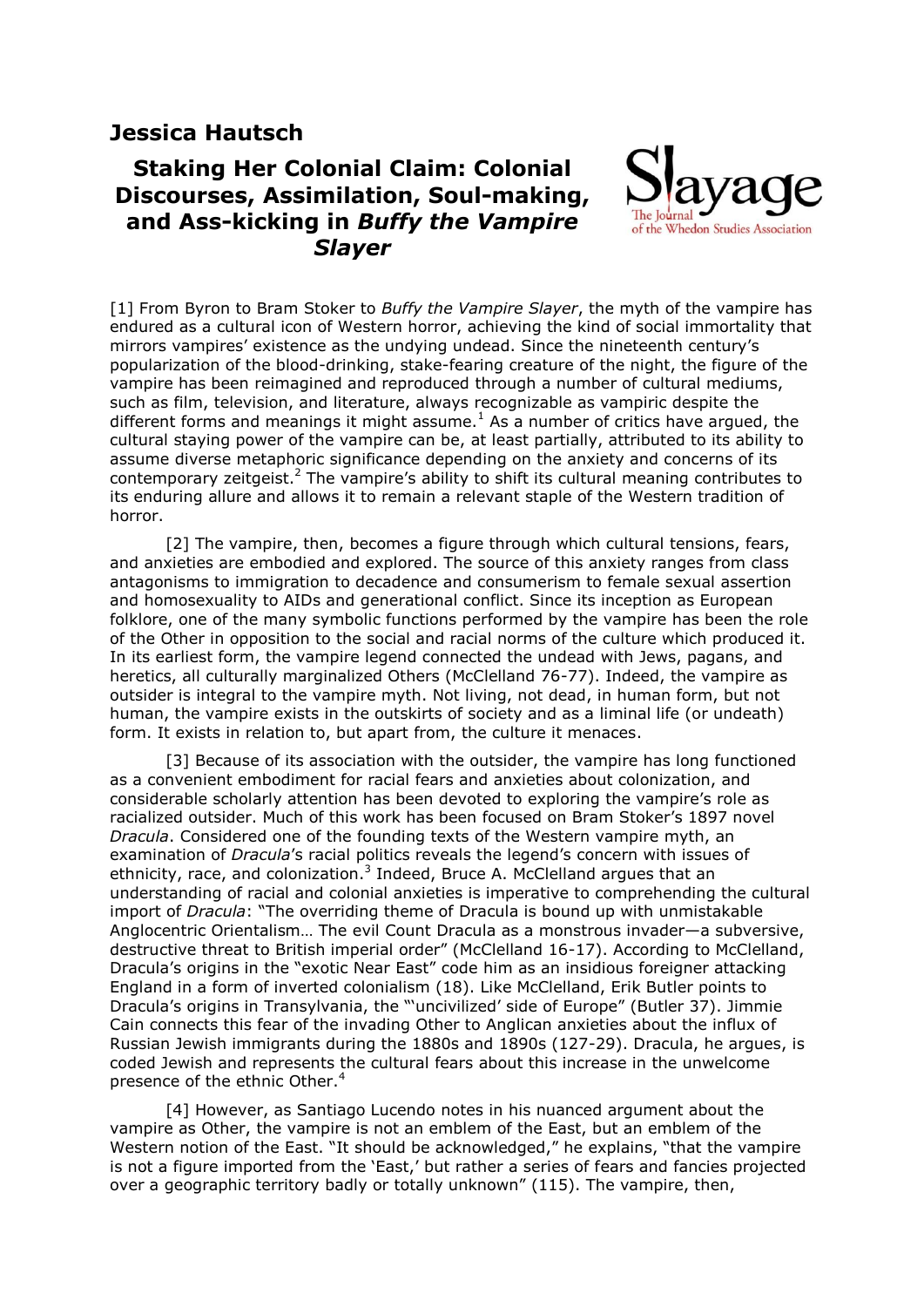represents distinctly British colonialist conceptions of the Other. As Stephen Arata notes, Stoker"s position as an Irishman living in London rendered him particularly alert to the implications of British Imperialism, colonial oppression, and the British construction of the colonized Other (633-34). According to Arata, the vampire comes to embody not only the colonist"s fear of reverse colonization or colonial uprising, but also the exploitative nature of imperialism (634). Thus, the role of Dracula is two-fold: he represents both colonial fear and imperialist failings (622, 640, 643). The vampire is constructed to reveal more about the cultural anxieties and collective guilt of the English than the actual East.

[5] So what does this have to do with *Buffy the Vampire Slayer*? Airing exactly one hundred years after the publication of Stoker"s novel, Joss Whedon"s television series *Buffy the Vampire Slayer* follows the life of Buffy Summers (Sarah Michelle Gellar), the Slayer, the Chosen One, who is destined to fight the forces of evil, which she does with help of her friends and allies for seven seasons (1997-2003). Whedon resurrected the concept of Buffy, the petite blond girl with superhuman strength and the ability to kick vampire ass, after the disappointing 1992 film by the same name, reimaging it as a television series. Whedon, a self-proclaimed feminist, envisioned the movie and later the television show as embracing and celebrating female empowerment. In an often quoted statement, he explains the impetus for *Buffy*:"The first thing I thought of when I thought of *Buffy*—the movie—was the little blonde girl who goes into a dark alley and gets killed in every horror movie. The idea of *Buffy* was to subvert that idea, and create someone who was the hero where she had always been a victim" (Whedon, "Welcome to the Hellmouth," DVD Commentary).<sup>5</sup> Despite the somewhat silly sounding name and, at times, campy special effects, the tongue-in-cheek horror and wit of the show earned it a mostly favorable reception from critics. The series ran for seven years, inspired one spinoff, *Angel*, <sup>6</sup> which ran for five years, and has developed a small, but devoted, cult following.

[6] One of the major criticisms of the show, however, is its normalization and universalization of middle class whiteness and its reliance on demons and vampires to metaphorically represent the Other.<sup>7</sup> This has led a number of critics to interrogate the racialized representations of evil on *Buffy* and analyze the political and ideological implications of the show"s normalization of whiteness and the marginalization and demonization of darkness. Ewan Kirkland analyzes the complexities of whiteness in *Buffy*, while Lynne Edwards demonstrates the way in which one of the few non-white characters on the show, Kendra, a Slayer who appears and is quickly dispatched during the course of the second season, conforms to the stereotypes of the tragic mulatta. Kent A. Ono discusses the way in which the "darkness" of vampires and demons comes to literalize the "darkness" of the racial Other, and Neal King examines the fascist implications of Buffy"s battle against evil. Critics Renee Cox and Wendy Olson scrutinize the role of the soul in the privileged construction of goodness and humanness as a means by which to distinguish between the self and the Other in the Buffyverse. Mary Alice Money and Naomi Alderman and Annette Seidel-Arpaci address the importance of assimilation for the "reformed" vampiric and demonic characters of the *Buffy*: the acceptance the Slayer"s moral and cultural code offering one of the few means by which they can avoid her stake. In this article, I will examine the ways in which these racial themes, when examined in conjunction with the work of postcolonial theorist like Akira Mizuta Lippit, Frantz Fanon, Giorgio Agamben, Lisa Lowe, and Gayatri Chakravorty Spivak, demonstrate *Buffy's* reliance on and replication of colonial binaries, the language of imperial superiority, and the ideology of assimilation to justify the slaughter of the demonic and vampiric Other, thereby constructing and validating Buffy as the empowered feminine hero of the human "race."

[7] In order to empower the Slayer, *Buffy* relies on reproducing and employing the cultural discourses of U.S. domestic colonization and policies of assimilation. Within the ideological discourse of the show, demons and vampires come to represent the colonized Other: oppressed, massacred, and relegated to the margins of society. The oppression of demons within the Buffyverse can be shown to rely on the same colonial discourses and ideologies used to justify the subjugation and slaughter of the subjects of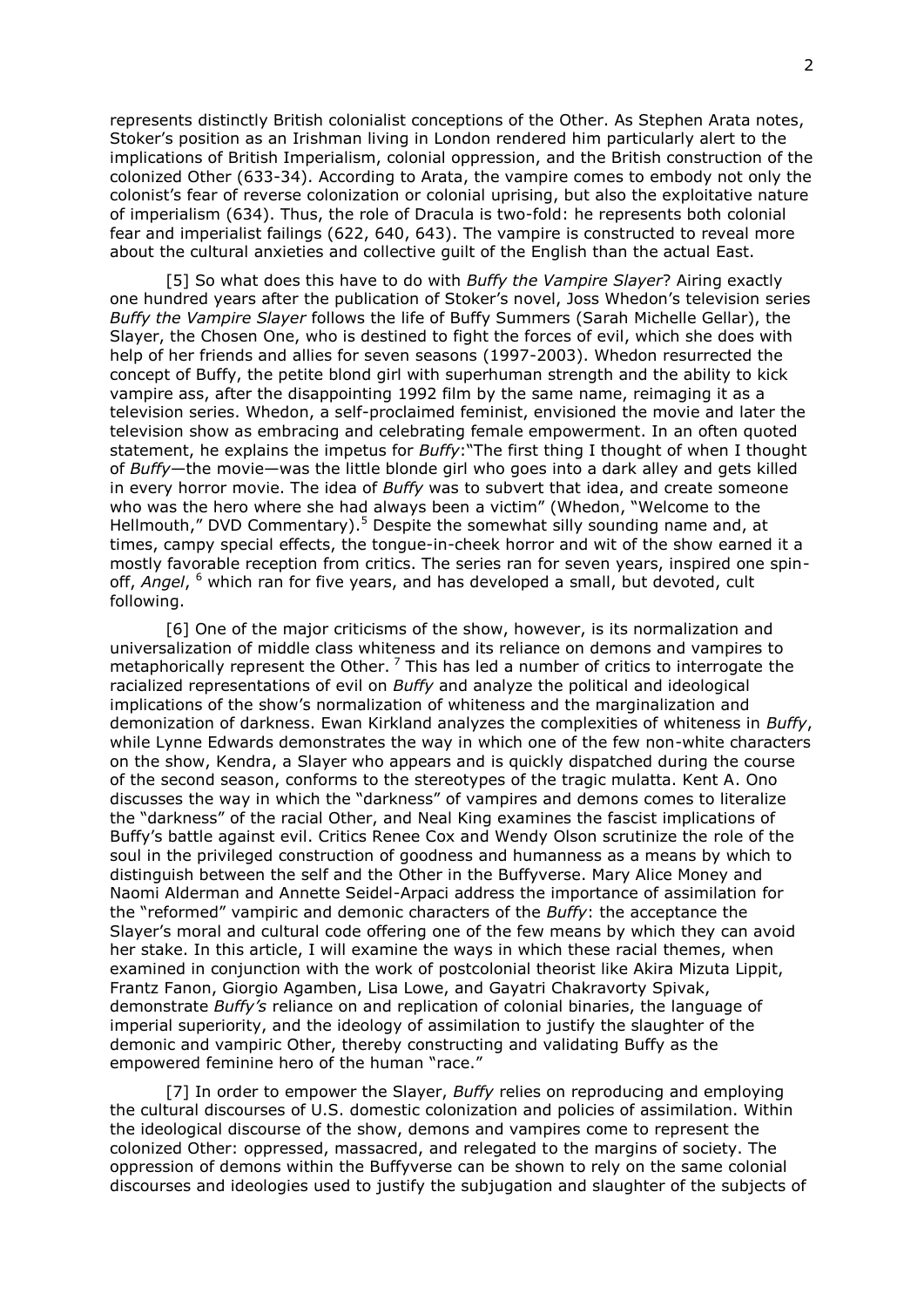Euro-American colonization, depending on the same binaries of good vs. evil, self vs. Other, and human vs. subhuman (or demon in the supernatural case of *Buffy*) to legitimatize the treatment of the nonhuman, subaltern Other. The show is invested in maintaining and validating this colonial oppression and the discourses that support it, because it is through the subjugation and slaying of demons and vampires that Buffy becomes the empowered woman envisioned by Whedon. But by utilizing these discourses, *Buffy* reifies, legitimizes, and reproduces the same ideological assumptions used to endorse racist colonial practices.

[8] Although the show engages only marginally with the actual postcolonial world, <sup>8</sup> the demon population of Sunnydale offers it own representations of colonization and assimilation, as established by the show"s discourses of colonial domination. Indeed, the Buffyverse's entire creation mythology is based on colonization. In the second episode of the series Giles explains the supernatural history of the earth: "This world is older than any of you know, and contrary to popular mythology, it did not begin as a paradise. For untold eons, demons walked the earth, made it their home, their, uh, their hell. But in time they lost their purchase on this reality, and the way was made for mortal animals, for man. All that remains of the old ones are vestiges, certain magics, certain creatures" ("The Harvest"). This creation myth is disturbingly vague, especially in relation to how exactly the demons "lost their purchase on this reality" and how "way was made for mortal animals." Such vagueness recalls other colonial narratives, where Europeans "discovered" and claimed the "unowned" land inhabited by indigenous peoples, who were slaughtered, displaced, or enslaved to "make way for" European settlers. Gregory Stevenson reads this myth as suggesting that demons dominated the earth "until humans drove them out and claimed the earth for themselves" (62). He argues that Buffy's constant struggle against evil represents a continuation of this "territorial battle" (62). While Stevenson never makes this connection explicit, there is a form of colonization occurring within the mythology of *Buffy*.

[9] If humans are the colonizers, then demons must assume the role of the oppressed indigenous Other. In his often cited essay, "To Be a Vampire on *Buffy the Vampire Slayer*: Race and ("Other") Socially Marginalizing Positions on Horror TV," Kent A. Ono investigates the representation and demonization of race on *Buffy*. He argues that the "the marginalization of vampires on the show takes the place of racial marginalization in the world outside" (172). The vampires, then, according to Ono, function as a metaphor for race, particularly African Americans, and the conflict between Buffy and the various demons and vampires she fights is symbolic of race relations.

[10] Ono argues that the show's use of minority characters as evil or disposable.<sup>9</sup> indicates its problematic racial politics. In particular, he points to a speech made by the character, Mr. Trick, an African American vampire: "Sunnydale. Town"s got quaint… I mean, admittedly, it's not a haven for the brothers. You know, strictly the Caucasian persuasion in the 'Dale. But, you know, you just gotta stand up and salute that death rate. I ran a statistical analysis, and hello darkness. Makes D.C. look like Mayberry, and ain"t nobody saying boo about that" ("Faith, Hope and Trick," 3.3). Ono asserts that this speech, which equates the racial violence in D.C. to the racialized violence of Sunnydale, conflates the *Buffy's* metaphoric with a literal representation of race. According to Ono, "Mr. Trick overtly clarifies the racial metaphor underlying the show"s narrative by comparing African Americans in Washington, D.C., with vampires in Sunnydale and by conceiving both as examples of darkness" (Ono 178). By having a black vampire deliver this line, then, the show demonstrates the connection between racial persecution and marginalization and the Othering of vampires and demons.

[11] The dialogue of the show supports this reading of vampires and demons as racialized Others, revealing the racial tensions with which the show grapples. Buffy and her friends refer to vampires and demons as "animals" and "things" ("Angel," 1.7; "Smashed," 6.9; "Entropy," 6.18; "Potential," 7.12), decisively relegating them to the realm of the subhuman and mirroring colonial discourses that similarly demonize and dehumanize the colonized. The importance of language when constructing race is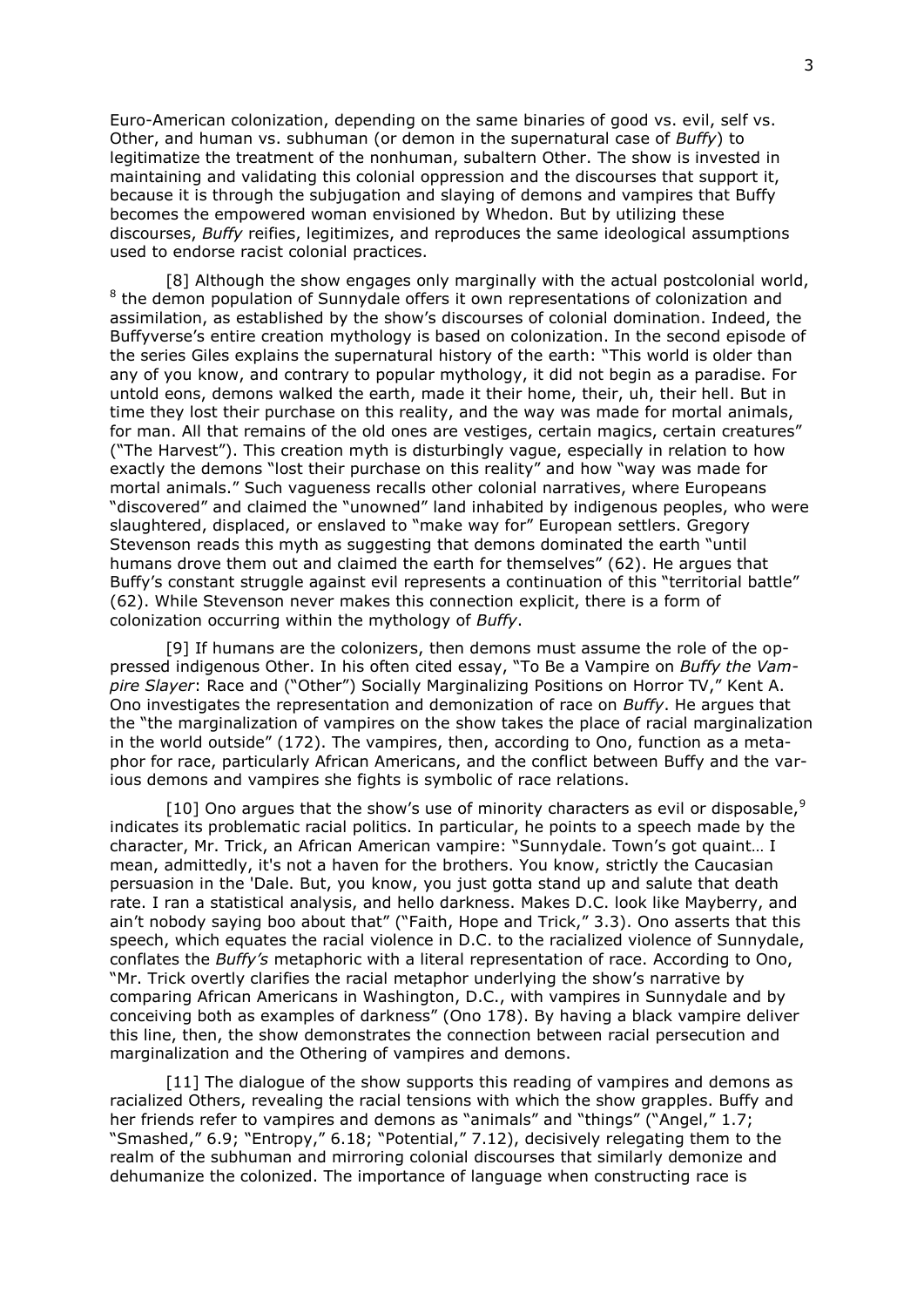acknowledged by Buffy and the show. In the episode "When She Was Bad," Buffy snaps at Angel, "Because I don't trust you. You're a vampire. Oh, I'm sorry. Was that an offensive term? Should I say 'undead American'?" (2.1). This play with terminology is later mirrored in the dialogue of "Pangs" (4.8):

Buffy: And Native American…We don't say "Indian."

Giles: Oh, oh, right! Yes, yes. Um, always behind on the terms. Still trying not to refer to you lot as "bloody colonials."

Buffy"s apparent awareness of racial terms when paired with her racist and mocking political correctness directed toward Angel helps to establish the racially marginalized status of vampires and racialist ideology of the Slayer and her friends. Like African Americans and Native Americans, Undead Americans are Othered, defined as different and separate from the normalized whiteness of the show: the unqualified Americans.

[12] In addition to language, the Otherness of the vampire is also established through the visual aesthetic of *Buffy*. Most of the demons seen on the show are visibly recognizable as the non-human Other.<sup>10</sup> They have horns or scales or leathery skin which comes in an array of colors, and are therefore recognizably ugly, evil, and Other (Pateman 94). Often, these demonic attributes are animalistic in nature, separating the demons from humans and presenting them as inferior, lower, and more bestial.

[13] This is also true of vampires. Although they can appear human,  $^{11}$  vampires also possess a vampface which reveals their "true demonic visage" ("Welcome to the Hellmouth," 1.1). The vampire's eves become vellow, teeth become fangs, and their brow bridge becomes lower and more pronounced. Thus, their faces become animalistic and racially coded (the lowered brow bridge recalling racial stereotypes about people of African decent). Ono argues that vampface functions in a way similar to "the racist practices of Blackface and Yellowface," because it permits these characters to be played by white actors while remaining decidedly Other (184). Vampface is clearly coded to evoke a sense of racial Othering, visually marking of the Otherness of the vampire. As Matthew Pateman and Lorna Jowett note, "good" vampires like Angel and, eventually, Spike, spend less time in vampface than the really "evil" vampires (Pateman 94, Jowett 72). This reduction in the use of vampface serves to humanize these reformed vampires, rendering them less Other, essentially functioning the *Buffy* equivalent of a lighter complexion.

[14] In offering his reasons for vampface, Whedon explains, "I didn't think I really wanted to put a show on the air about a high school girl who was stabbing normallooking people in the heart. I thought somehow that might send the wrong message, but when they are clearly monsters, it takes it to a level of fantasy that is safer" (Whedon, "Welcome to the Hellmouth," DVD commentary). The logic behind vampface, then, is to distance the viewer from the vampire, to deny identification with the monstrous Other. The vampires are clearly and visually distinguished from "normal-looking people," i.e. the people whom it is not acceptable to stab. Vampface then visually and ethically separates the vampire from the sympathy of the viewer, rendering them Other and killable.

[15] Death, too, establishes the vampires of the show as Other. One of the defining characteristics of vampires is their apparent immortality. Of course, the paradox of the immortality of vampires is that they cannot die because they are already dead. It is not eternal life they experience, but eternal undeath. However, this does not mean that vampires cannot be killed (again); Buffy is, after all, the Slayer of Vampires. A stake through the heart, fire (including sunlight), and decapitation will all effectively and permanently exterminate a vamp. Vampires, then, occupy a position between life and death; they are both alive and dead, both immortal and vulnerable to death. However, this, it would seem, is in opposition to the frequent comparisons made between vampires and animals within the discourses of *Buffy*. As Akira Mizuta Lippit explains, philosophers like Epicurus, Heidegger, and Bataille maintain that animals are incapable of a "proper death": "That is, because animals are said to have no knowledge of death as such, they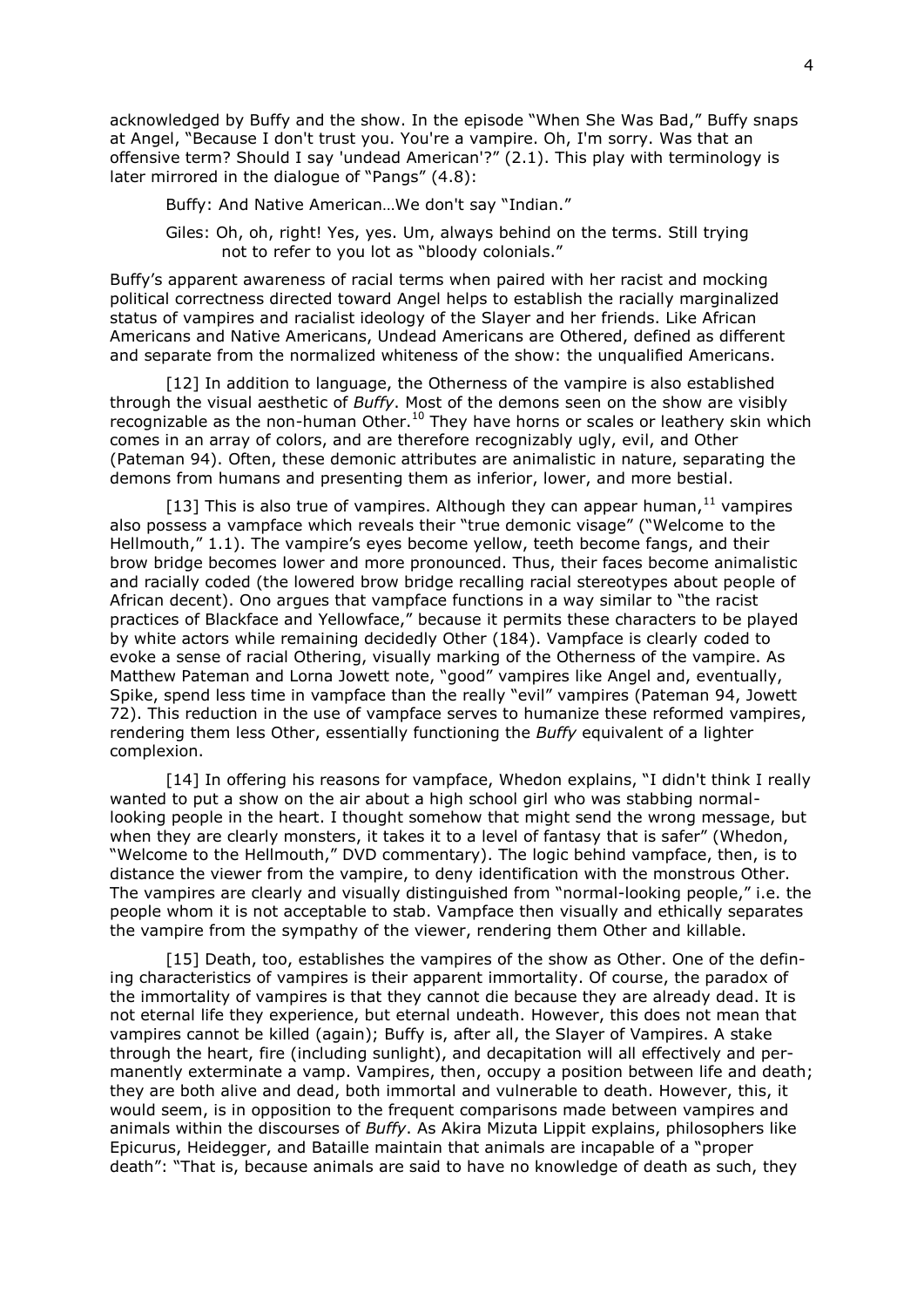simply perish without experiencing death as death" (Lippit 11). Animals cannot know death, but vampires are death.

[16] And yet, vampires on *Buffy the Vampire Slayer* are also denied a "proper death" within the mythology of the show. When a vampire dies, its corpse (including whatever clothing it is wearing) turns to dust. Thus, vampires in the Buffyverse do not die, they are dusted. Whedon explains that this device was established for practical reasons (although he does admit that he thinks it "looks really cool"). He explains that, in addition to avoiding "fifteen minutes of let's clean up the bodies" at the end of every episode, secrecy was the other reason for dusting the vampires: "part of this has to be hidden, people can't know that there are vampires everywhere" ("Welcome to the Hellmouth" DVD commentary). By this logic, then, the vampire dusting not only makes killing vampires easier within the Buffyverse, "Makes you appreciate vampires," Buffy quips after killing a non "poof[ing]" demon, "No fuss, no muss" ("The Wish"), it also negates their death, indeed, their entire existence. Although vampires are clearly killable, they are not allowed to properly die.

[17] Part of the reason why dead vampires are never shown seems similar to Lippit"s description of the problematic dead animal: "to kill an individual animal is to grant it singularity, allowing it to become unique, to become-human" (Lippit 11). In contrast to the singularity of death, vampires are made multitudinous and anonymous through their dusty ends. Their individual bodies literally fragment into dust and their individual identity is lost. The dusting also tends to be instantaneous, denying the viewer the opportunity to identify with the suffering of the newly departed vampire. In contrast, a corpse would appear human, and would invite identification. Indeed, with death, the demon essence possessing the human body would, ostensibly, depart, and the vampire would "become human." Thus, dusting is a form of Othering: it makes vampires less human, more monstrous and animalistic, distances them further from the viewer, and makes them more killable.

[18] Within the discourse of *Buffy the Vampire Slayer*, then, binaries are established: white/black, human/demon, good/evil, self/Other, unkillable/killable. Although these binaries are not always upheld on an individual basis (Oz, Angel, Anya, Faith, Clem, and Spike all demonstrate the instability of the binaries), they are, for the most part, universalized by the show. Although she sees Angel and eventually Spike as "good demons," Buffy slays hundreds of other vampires and demons, often with little provocation. She is shown staking vampires just as they emerge from the grave, killing them before they have the opportunity to act evil or otherwise, simply because "it's [her] job" ("Sleeper," 7.8). However, these actions are justified within ideological parameters of the Buffyverse because vampires are all inherently evil: "it"s her job" to kill them, because it"s their nature to be evil. Two interconnected colonial discourses are used to condone and justify Buffy"s violence against vampires and demons: the moral discourse of evil and the existential discourse of the soul. Within both of these discourses, the vampires and demons are Othered from the humans of show, presented as morally depraved and sub-human, reprehensible and animalistic.

[19] The first of these discourses is couched within the moral terms of good and evil. The characterization of vampires and demons as "evil" contributes to their status as racial Other and validates *Buffy's* colonial discourse. The construction the racial and colonial Other as evil is deeply embedded within the colonial tradition. In *The Wretched of the Earth*, Frantz Fanon explains this employment of "evilness": "As if to illustrate the totalitarian nature of colonial exploitation, the colonist turns the colonized into a kind of quintessence of evil… The "native" is declared impervious to ethics, representing not only the absence of values but also the negation of values. He is, dare we say it, the enemy of value. In other words, absolute evil" (Fanon, *Wretched*, 6). In *Buffy*, this discourse becomes literalized. The racial and colonial Other really is a monster, and the show presents most of these monsters as unequivocally evil.

[20] However, it is important to note that the concepts of goodness and evilness are constructed by the colonists within the discourses of the show. The evilness of the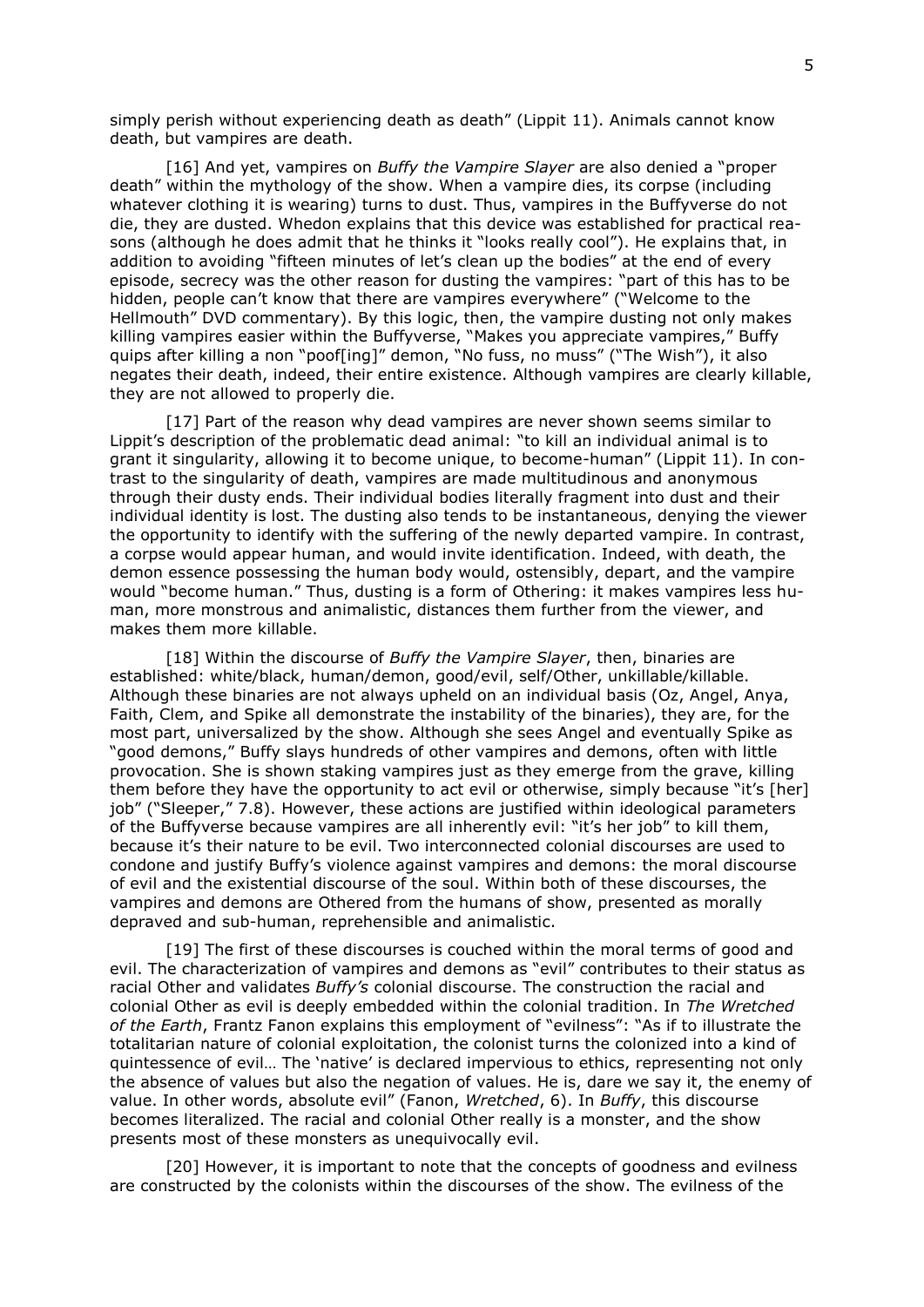vampires is, like the eastern Otherness of Dracula, the product of the protagonists, a representation of their values and their conception of morality. The viewer learns about the evilness of vampires, not only from the vampires' actions, but from the explanation of these actions provided by the protagonists of the show:

Buffy: Can a vampire ever be a good person? Couldn't it happen? Giles: A vampire isn't a person at all. It may have the movements, the memories, even the personality of the person it took over, but it's still a demon at the core. There is no halfway.

Willow: So that'd be a no, huh? ("Angel").

Despite the fact that Angel has done nothing evil, indeed, he has done good by helping Buffy, Giles insists that he is evil and nonhuman, not even a "person." He explains Angel's evilness by virtue of his vampiric nature: "Vampires hunt and kill, that's what they do… [he was] like all of them: a vicious violent animal" ("Angel"). According to the established essentialist ethos of the show, vampires are evil, Angel is a vampire, ergo Angel is evil (he is only later exempted from this logic because he has a soul). Such explanations help to further detach the viewer from the vampires. Evil, demonic, and animalistic, the show constructs its vampires so that they are denied personhood, distanced from the viewer, and removed from empathy and identification.

[21] The demons' evilness is also reified through their conflicts with Buffy. Their depravity is defined in opposition to her goodness, which is implicit in the narrative of the show. By conferring the status of "evil" on the vampires and demons, the show conflates the status of Other with a discourse of morality. The humans of the Buffyverse are distinguished from the "forces of darkness," not only racially but ethically, and their action against vampires and demons, no matter how brutal, are justified. To be good within the colonial discourse of the show, then, is to be human, civilized, and ensouled.

[22] It should be noted that not all of the humans on *Buffy* are "good" as the show defines it. Amy"s mother ("Witch," 1.3), Billy Ford ("Lie to Me," 2.7), the lunch lady who plans to poison the school ("Earshot," 2.18), Ethan Lane ("Halloween," 2.6; "A New Man," 4.12), Maggie Walsh ("The I in Team," 4.13), Ben ("The Weight of the World," 5.21; "The Gift," 5.22), and Warren ("Dead Things," 6.13; "Seeing Red," 6.19; "Villains," 6.20) are all "evil" within the discourse of the show. However, even these evil human do not deserve to die, at least not at the hands of the Slayer. As Giles explains to Ben, what makes Buffy "a hero" is her absolute refusal to take human life ("The Gift"). This strict prohibition against killing humans elevates even the evil ones. They may not be as "good" as Buffy and her friends, but they are not monsters either. This differentiation demonstrates the show"s ideological bias against the subhuman Other. Evil demons deserve to die, and Buffy kills them; evil humans often do die, but usually as a result of their actions and not at the end of the Slayer"s stake.

[23] This elevation of humans, even evil ones, can be attributed to the fact that although misguided and depraved, they still have a soul. As J. Reneé Cox notes, the discourse of the soul as another means through which the ideology of the show justifies all that troublesome violence against and oppression of vampires and demons. Cox suggests that within the ideological context of the Buffyverse, a clear distinction is made between those characters with souls and those who lack one. "The concept of the soul" she argues, "was being used to incite a philosophical relationship to a "We are superior, you are inferior" world view" (31). As Cox asserts, the presence of a soul or lack of a soul is used to justify brutal behavior and oppressive actions. The Slayer's aggression against vampires is justified within the discursive ideology of the show simply because Buffy and her friends have souls and the demons do not. "Soul," it seems, takes the place of "reason," "civility," and "culture," as the colonial justification of violent domination.

[24] *Buffy*, then, employs what Giorgio Agamben describes as "the machine of the moderns" in the construction of humans and the definition of humanity. The distinction between human and animal is produced by "excluding as not (yet) human an already human being from itself, that is, by animalizing the human, by isolating the nonhuman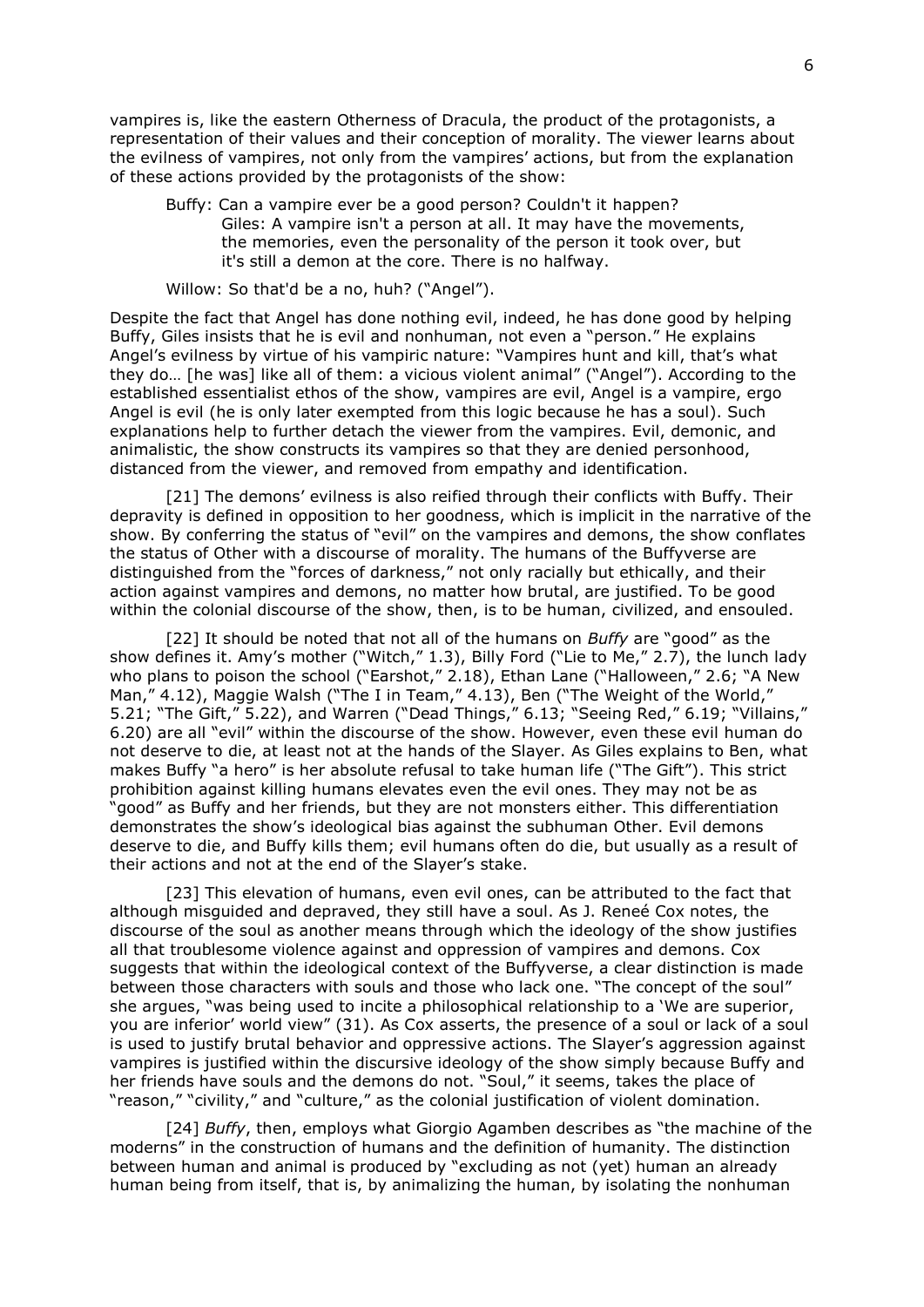within the human" (37). This "exclusion of an inside" (37) marks the differentiation of the human from the nonhuman, the man from the beast. Within the context of *Buffy the Vampire Slayer*, the soul functions as the marker of humanity, the inside that is excluded in the animal, the vampire, the Other.

[25] According to the mythology of the Buffyverse, when people become vampires, they lose their soul. Once sired, the human form becomes occupied by the demon, thereby losing its fundamental humanity. Angel describes the transformation: "When you become a vampire the demon takes your body, but it doesn't get your soul. That's gone" ("Angel"). Becoming a vampire, then, requires an exclusion of humanness. The internal essence of what rendered a person human is lost. "I walk like a man, but I"m not one," Angel tells Buffy ("Angel"). The essential characteristic of humanness, i.e. the soul, is gone once the possession by and transformation into the demon Other occurs. The change destroys one"s human identity. "You die," Buffy explains to a wanna-be vampire, "and a demon sets up shop in your old house, and it walks, and it talks, and it remembers your life, but it's not you" ("Lie to Me"). The demon soul or essence that possesses the newly sired vampire, displaces the human soul, removing what, within the ideology of the show, distinguishes humans from vampires, demons, and animals. Within the context of *Buffy*, the act of siring, then, is an act of "excluding the inside," an act of demonizing, animalizing, and Othering.

[26] Spike's quest for a soul at the end of season six demonstrates its central significance within the colonial discourse of *Buffy the Vampire Slayer*. Despite all the "good" Spike has done and his almost complete acceptance and internalization of Buffy"s ideology, Spike still remains the Other. Spike, then, continues in a liminal space, existing as a kind of mimic man. He is clearly not fully accepted by Buffy, but he has internalized her ideology. Buffy taunts him: "Look at you, you idiot! Poor Spikey. Can't be a human. Can't be a vampire. Where the hell do you fit in?" ("Smashed"). He can perform vampireness and evilness, but cannot truly be evil; he can perform humanness and goodness, but cannot really be human. The problem is that without a soul, Spike does not "fit in" anywhere.

[27] Wendy Olson observes that "According to Buffy, Spike can only truly be good—be civilized—if he possesses what Angel possesses: a soul. Without a soul, Spike is outside the realm of human potential" (25). One cannot be truly good, fully assimilated, really human, without a soul. Once he regains his, he can finally be incorporated into Buffy"s life, conforming to her criteria of goodness: as he cryptically tells Buffy, his quest for a soul was a search for "The missing… the piece that fit… that would make me fit" ("Beneath You," 7.2). He requires a soul to "fit" in with the human world from which he has been so long separated. So, he becomes, morally, ideologically, and soulfully, like the humans who have colonized him, totally assimilated.

[28] This assimilation through the restoration of Spike's soul marks a change in his relationship to Buffy.<sup>12</sup> Whereas she once abused him and berated him as a "thing." she now consistently refers to him as a man. "Listen to me . . . " she tells him, "You"re alive because I saw you change. Because I saw your penance… It would be easier, wouldn"t it, if it were an act. But its not. You faced the monster inside of you and you fought back. You risked everything to be a better man… and you can be. You are. You may not see it. But I do. I do. I believe in you, Spike" ("Never Leave Me," 7.9). Now that Spike has a soul, he is no longer simply performing her values; he has embraced and embodied them. He is no longer an Othered monster. He has become a man within the ideological system of *Buffy the Vampire Slayer*.

[29] Thus, racial, moral, and existential distinctions justify the violence against and subjugation of the Other, while negating the oppressive implications of Buffy"s ideological agenda. In his essay, "Brownskirts: Fascism, Christianity, and the Eternal Demon," Neal King, too, reads vampires and demons as representing the cultural Other, arguing that the show is "merrily racist" (199). Drawing on the historical connection between vampires and Jews, King argues that Buffy"s destruction of other races, i.e. demons and vampires, in order to protect the superior race of humans, borders on fascism.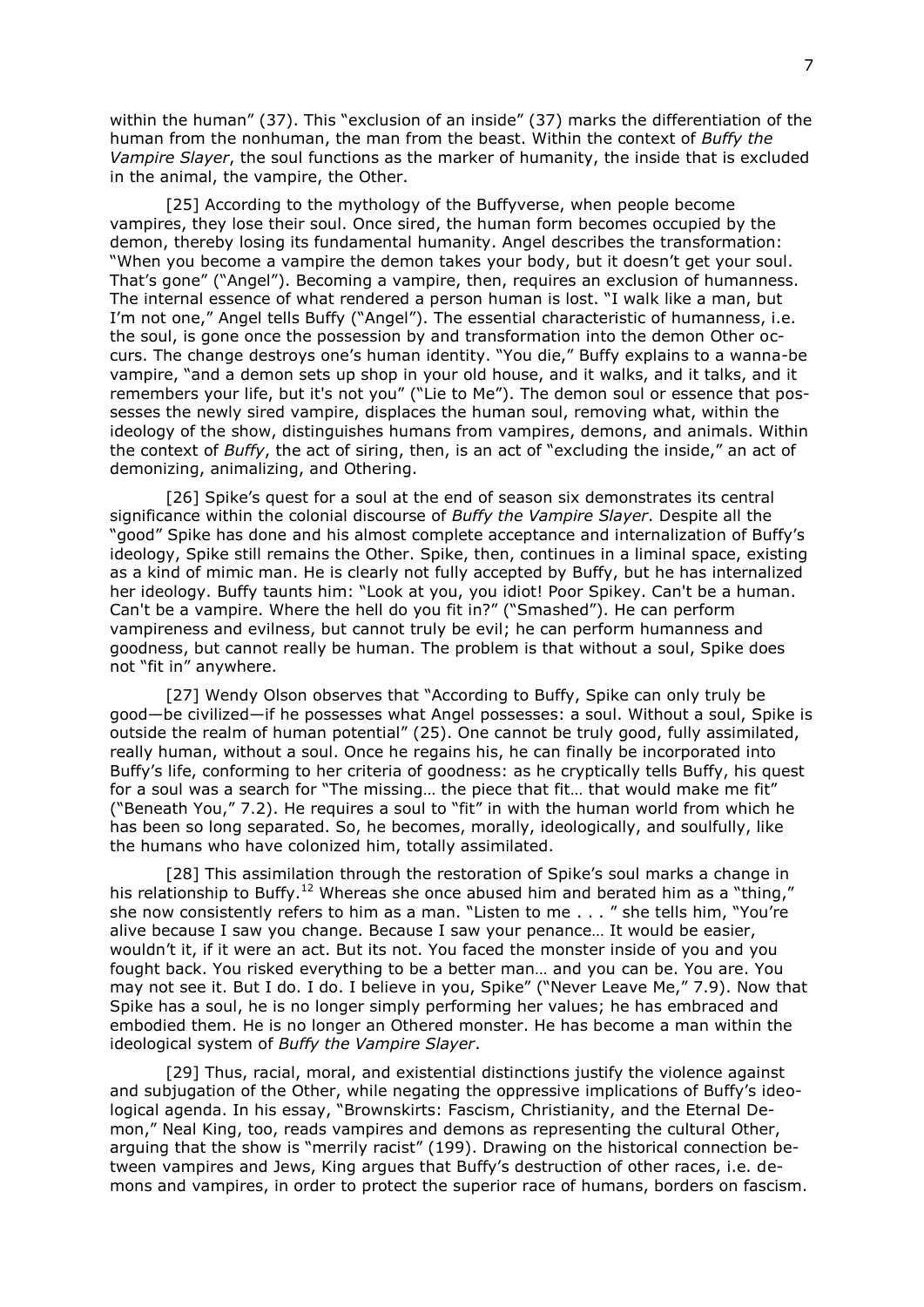[30] The show consciously, but unsuccessfully, works against this reading; by relying on its moral ideology and injecting ambiguities into the discourses of the Buffyverse, *Buffy* attempts to create a narrative that protects the Slayer from overtly appearing as the inhumane oppressor. Such ambiguities seek to conceal the colonial fascism of Buffy and her friends. Buffy emphatically asserts that she does not prescribe to the "demons bad, people good" philosophy of Riley and The Initiative, a classified government military organization concerned with the extermination of HSTs (Hostile Subterraneans).<sup>13</sup> Although Spike initially believes that Buffy is behind The Initiative ("The Initiative"), the show tries to clearly and carefully separate Buffy from the overtly fascist government agency by demonstrating her seeming rejection of The Initiative's ethos and their politics concerning the demon races.<sup>14</sup> While Riley sees the world in black and white terms, good and evil, human and monster, Buffy insists that she does not.<sup>15</sup> She confronts Riley"s prejudices:

Buffy: You sounded like Mr. Initiative: Demons bad, people good.

Riley: Is there something wrong with that theorem?

Buffy: There"s different degrees of…

Riley: Evil.

Buffy: It's just different with different demons. There are creatures, vampires for example, that aren"t evil at all.

Riley: Name one ("New Moon Rising").<sup>16</sup>

Buffy recognizes that not all demons are evil, just as not all humans are good. However, although Buffy verbally asserts this belief, she does not often act on it.

[31] Buffy's treatment of Spike during the fifth and sixth season of the show problematizes her assertion that it is "different with different demon," demonstrating a discrepancy between her expressed beliefs and her actions. Despite everything that Spike has done for Buffy, Dawn, and the Scoobies, she refuses to acknowledge that he has changed. When declaring his love for her, Spike tells Buffy that he can be good, "I've changed, Buffy." She dismisses this change: "What? That chip in your head. That"s not change. That's just holding you back. You're like a serial killer in jail" ("Crush"). She insists that because he is a demon, a vampire, and soulless, he cannot be good. When he asserts that "a man can change," Buffy tells him, "You"re not a man. You"re a thing… An evil disgusting thing" ("Smashed"). She marginalizes him, dismissing his efforts to change and relegating him to the status of the subaltern Other. Spike, in a W.E.B. DuBoisian state of double consciousness,<sup>17</sup> cannot help but see his identity as fractured between evil demon and "good man." He tells Buffy, "I know you'll never love me. I know I"m a monster. But you treat me like a man" ("The Gift"). Because he has internalized Buffy"s ideological prejudices, Spike has also internalized her view of him as the soulless monster, the inferior Other.

[32] Throughout the course of their violent and passionate sexual relationship, Buffy frequently feels the need to dehumanize Spike, emphasize his badness, his evilness, his demon-ness. She does this in reaction to her attraction to him, the need to reaffirm and over-emphasize her values. "I am not your girl!" she tells him as she repeatedly and brutally punches his face, "You don't . . . have a soul! There is nothing good or clean in you. You are dead inside! You can't feel anything real! I could never . . . be your girl!" ("Dead Things"). Her insistence on this division between human and demon, good and evil, reveals her own anxieties that she "came back wrong… a little less human" ("Smashed").<sup>18</sup> She projects her anxieties about herself onto Spike, abusing him to mitigate her own self-loathing and reaffirming her position as non-Other. By drawing these rigid ideological distinctions, Buffy can reaffirm herself as human and good. However, this instance on a black and white division between good and bad, human and demon, self and other, contradicts her earlier assertions that it is "different with different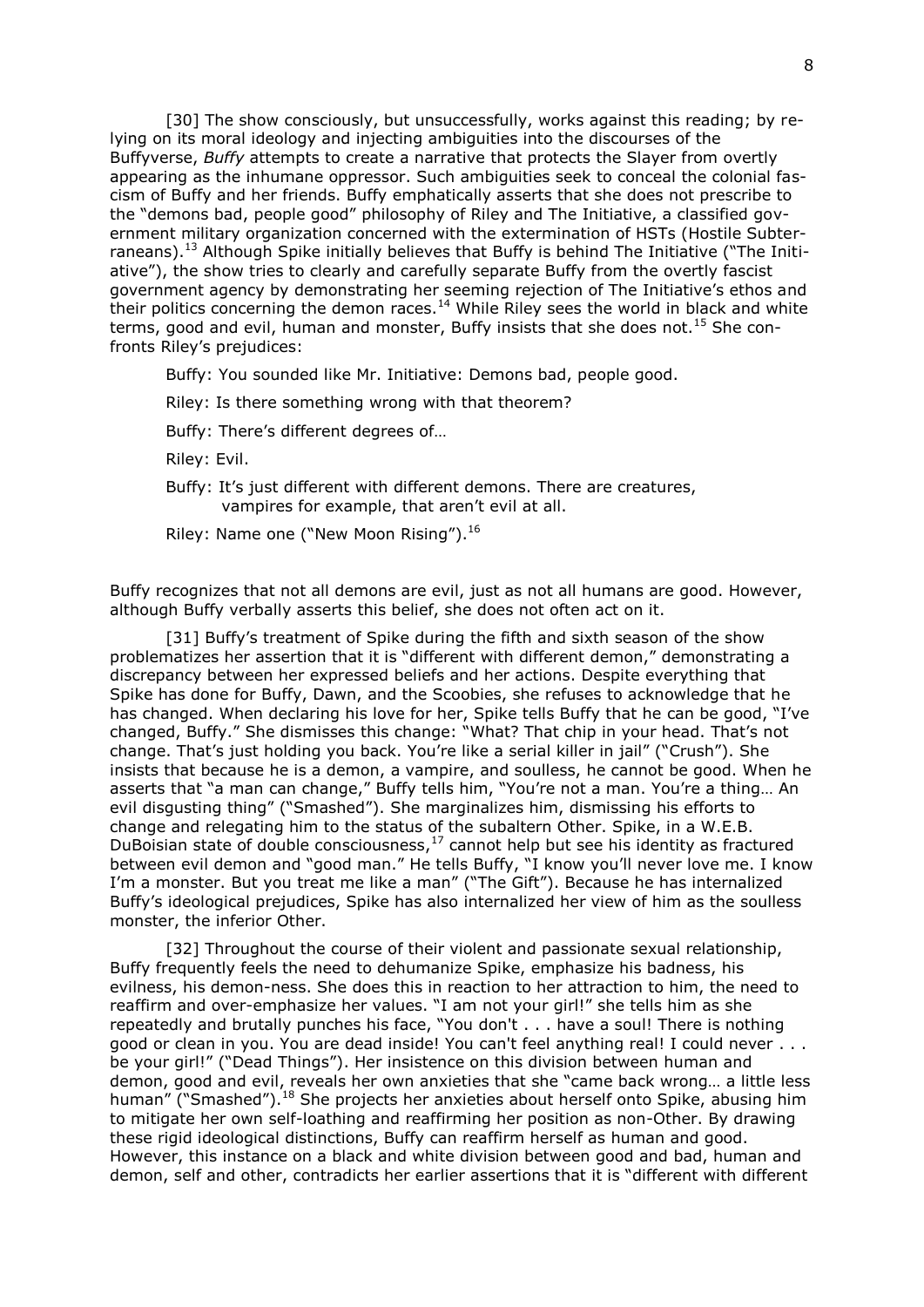demons." Thus, although the show attempts to rhetorically distance Buffy in the overt colonial fascism of The Initiative, she subscribes to many of the same foundational ideological principles, participates in similar imperialist policies, and employs her own discourses of colonial fascism.

[33] For Buffy, the relative goodness or evilness, i.e. whether a demon should be killed or not, relies almost entirely on whether or not they have adopted her value system, whether or not they have assimilated into her postmodern American culture. They are good only in relation to their performance of humanness, their assimilation to human culture. In "Family" (5.6), Anya,  $19$  a now human ex-vengeance demon, explains, "What kind of demon is she? There"s a lot of different kinds. Some are very very evil, and some have been considered to be useful members of society."<sup>20</sup> Demons are either "very very evil," or they have assimilated to become "useful members of society." Naomi Alderman and Annette Seidel-Arpaci discuss the importance of assimilation within the Buffyverse: ""Doing good," for ex-demons, such as Angel, Anya and, latterly, Spike, is inextricably linked to becoming part of a new, acceptable group, and giving up old associations. The weird "tribes" and individuals in *Buffy* and *Angel* have to either drop their cultural habits and history to be assimilated, or remain "other" and face the ultimate sanction of the stake" (49). Thus, while these demons remain racially distinct, their assimilation to the cultural reality of *Buffy* marks them as nonthreatening and, therefore, "good." Buffy's tolerance of "different demons," then, is limited to what Spike refers to as the "Uncle Toms" ("School Hard," 2.3), the race traitors, the demons that are different because they have become like her. Buffy does not prescribe to multiculturalism, but to an ideology of assimilation.<sup>21</sup>

[34] The narrative arc of Spike, his transformation from bad boy vamp to ensouled sacrificial Champion, demonstrates the show"s existential investment in the colonization and assimilation of the demon world. He "turn[s] his back on all evil" for Buffy ("Crush"), becoming her ally and assimilating to her cultural and ideological expectation. He renounces human blood, "I"m not sampling, I"ll have you know. I mean, look at all these lovely blood covered people. I could. But not a taste for Spike. Not a lick. I knew you wouldn't like it" ("Triangle," 5.11), fights with her against demons and even other vampires, and eventually regains his soul in an act of complete assimilation. Olson argues that "his demonization and consequent redemption affords somber consequences for how nature, "otherness," and—by implication—race are read and controlled within the Buffyverse" (Olson 31). The transformation of Spike, then, demonstrates how the racialized Other is both controlled and used within the colonial discourse of *Buffy the Vampire Slayer*. He becomes truly good and truly accepted only when he has completely assimilated, regained his soul, and has become morally and culturally like Buffy and the Scoobies.

[35] In *Angel*, too, this ideological distinction is drawn. In "The Bachelor Party" (1.7), Doyle's ex-wife, Harriet, an "entho-demonologist,"<sup>22</sup> plans to marry Richard, an Ano-movic demon. Angel and Doyle suspect that Richard"s intentions are nefarious, but Harriet explains that Richard and his family are "good" demons, a "peaceful clan. Totally assimilated into our culture.". As the episode progresses, it becomes clear that Richard is evil, not because he is a demon *per se*, but because he is not exactly "totally assimilated." He invites Doyle to his bachelor party so that he can eat his brains, following an ancient Ano-movic custom. This is in keeping with Fanon, who argues that "The customs of the colonized, their traditions, their myths… are the very mark of this indigence and innate depravedness" (Fanon 7). The taboo foreignness and cannibalistic savagery of the custom codes it as "depraved." Richard"s evilness, then, is not located solely in the fact that he is a demon, but because he has not truly assimilated to a human, "good," way of life.

[36] The theme is again explored in "That Old Gang of Mine" (3.3). Angel, Wesley, and Gunn investigate a sudden rash of demon killings. The members of Angel Investigations find themselves in an ethically uncomfortable position; usually the ones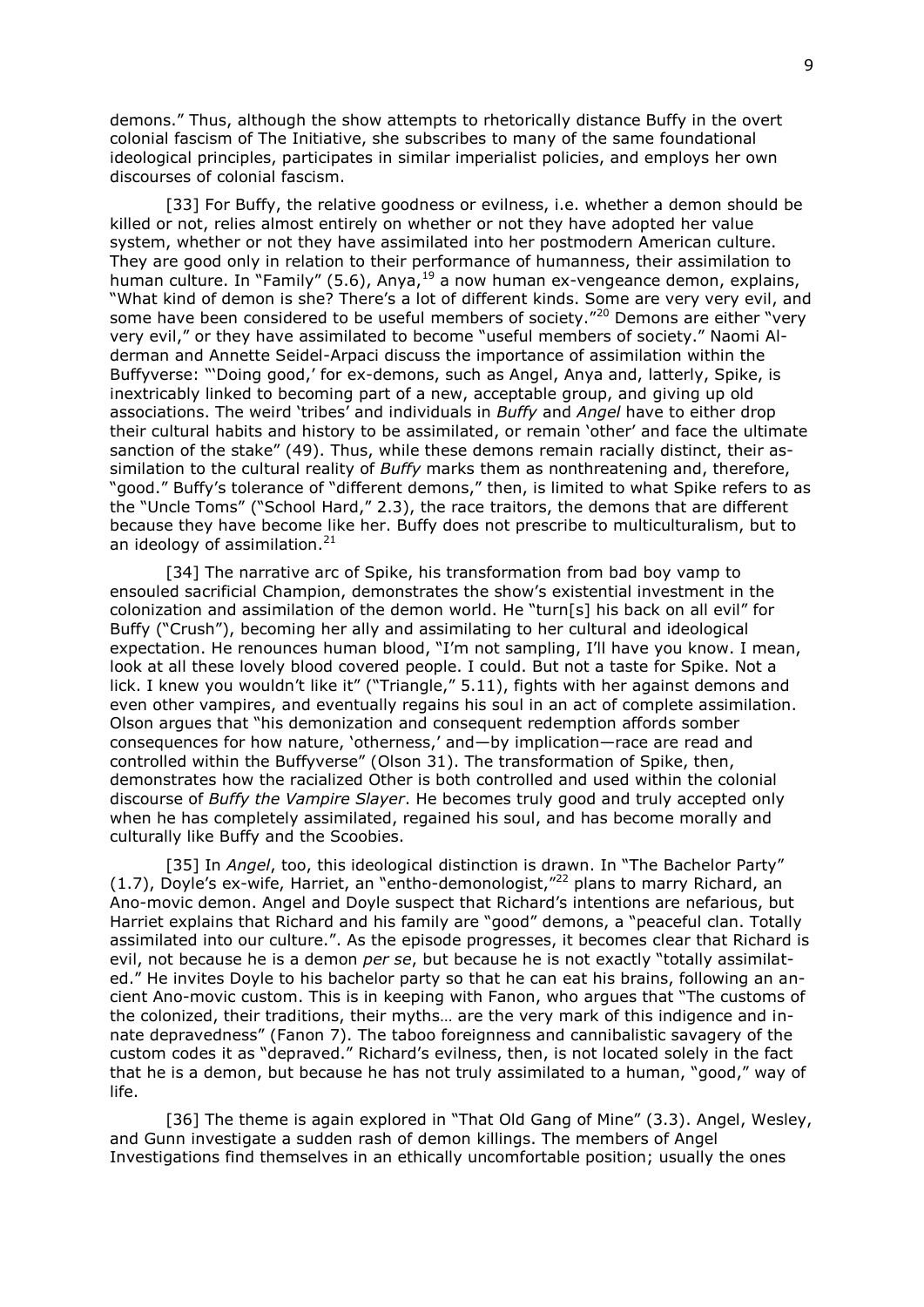killing the demons, they are now hunting for a demon killer. A conversation between Wesley and Charles highlights the moral ambiguity of their situation:

Wesley: Charles, things are not always so simple as just going out and slaying the big bad ugly. There are in this world shades of grey.

- Charles: Yeah. And shades of green, and a kind of sickly looking yellow with pink eyes and sometimes puce with horns, too. I get it. What I don't get is why we're suddenly playing cleanup crew to a bunch of lowlife demons! …. So we find this demon killing machine. We gonna stop it or thank it?
- Wesley: I don"t know… From everything I can determine, this victim was fully assimilated. No history of violence, no threat to anyone. Of the other six, at least two of those would have to be classified as irredeemably evil. … Whatever is responsible for these attacks is not making any distinctions. It's just killing ("That Old Gang of Mine").

Despite his instance of "shades of grey," Wesley, like Buffy, offers only two options for demons: "fully assimilated" or "irredeemably evil." Demons can be good, he believes, but only if they act like humans, prescribing to conventional human morality and ideology. The thing that is killing the demons (which turns out to be Charles" old demon-fighting street gang) must be stopped not because it is killing and attacking demons, but because it is not discriminating between the two kinds of demons, those that are good, i.e. like us, and those that are "irredeemably evil," i.e. completely Other.<sup>23</sup>

[37] The problem with this equation of goodness with assimilation is that it recreates the conditions of colonization. In her reading of Fanon, Lisa Lowe asserts that assimilation as "respons[e] to colonialism... reproduc[es] the same structure of domination" (73). Buffy and the other human characters" support of the assimilated demons, then, does not release them from the colonial order, but implicates them further in it. Although assimilation might save certain demons from the colonial oppression of the ax or the crossbow, it cannot save them from the colonial system because it "enunciate[s] the old order" (Lowe 73). Assimilation, then, is simply the reproduction of the values and ideology of the colonizer through the colonized. It retains the colonial order, maintaining the hierarchies and binaries established by the colonizer and enforcing a cultural and social hegemony.

[38] However, *Buffy the Vampire Slayer* is not interested or invested in deconstructing these binaries, but in reproducing them. Indeed, these binaries are necessary for the feminist agenda of the show. Buffy"s feminist empowerment necessarily comes through the oppression of the demonic Other. Buffy is defined in opposition to forces of evil she battles: her empowerment necessitates their oppression. This narrative of empowerment through oppression and marginalization of the Other recalls Gayatri Chakravorty Spivak"s discussion of Anglo-American feminism as established through colonial narratives. In her reading of *Jane Eyre* and *Wide Sargasso Sea*, Spivak asserts that within the discourse of imperial England "[Bertha] must play out her role, act out the transformation of her "self" into that fictive Other, set fire to the house and kill herself, so that Jane Eyre can become the feminist individualist heroine of British fiction" (127). Although Buffy is a long way from Jane Eyre, her empowerment comes from the same source, the disenfranchisement and destruction of the colonial Other. Buffy"s vampires and demons must be evil, must perform their role as demonic Other, so that she can perform her role as empowered, ass-kicking female Slayer.

[39] Whedon's feminist agenda complements Spivak's reading of feminism and colonial discourses. For Spivak what is "at stake" for feminist individualism in the age of imperialism is represented through two distinct registers: childrearing and soul-making— "The first is domestic-society-through-sexual-reproduction cathected as "compassionate love"; the second is the imperialist project cathected as civil-society-through-socialmission" (116). For Buffy, what is "at stake" is maintaining the colonial discourses that facilitate female empowerment. While most of Buffy"s empowerment comes through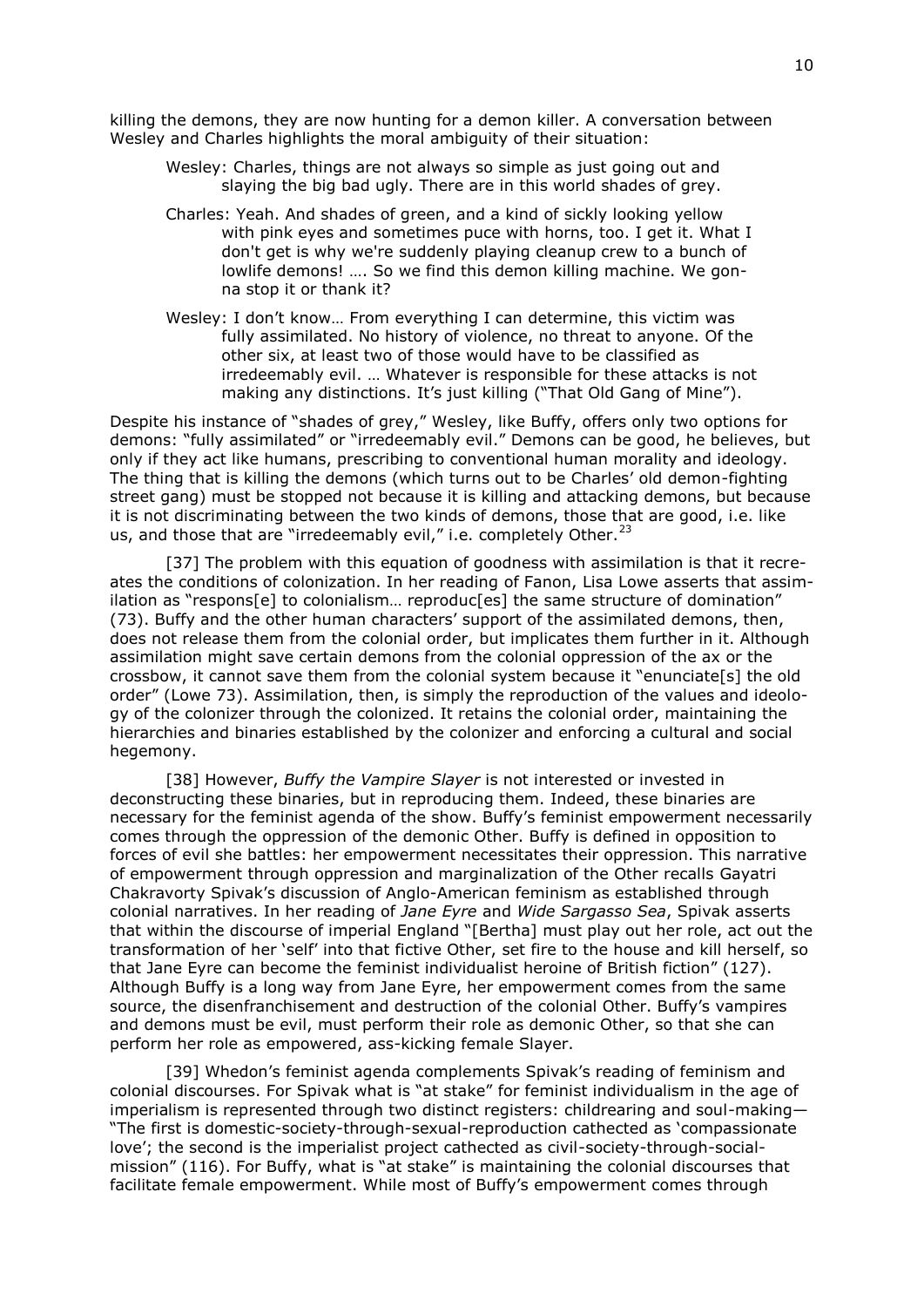violence, brutal and coercive colonization, her power also comes from maintenance of the colonial order through soul-making and the reproduction of the Slayer mythology.

[40] Within the narrative of the show, Willow and Buffy are literal soul-makers. Willow, a powerful witch, uses magic to twice re-ensoul Angel ("Becoming Part II," 2.22; "Orpheus," 4.15). Spike"s love for Buffy leads him to regain his soul. In both instances, the empowered female colonial helps the colonial subject to become more human, thereby reasserting the colonizers" superiority and the colonized"s bestial and monstrous inferiority. It is only through the colonizer that the Other can be brought to humanity.<sup>24</sup> Spivak describes this phenomenon of colonial soul-making: "the categoric imperative can justify the imperialist project by producing the following formula: make the heathen into a human so that he can be treated as an end in himself… yesterday"s imperialism, today"s "Development"" (Spivak 123). The resoulment of Angel and Spike makes monster into man and marks a similar ontological "development." By regaining their souls, these demons can finally be considered, within the ideological parameters of the show, "good men." The colonial agenda of the show is justified through the "development" of these vampires, their regained humanity supporting the imperialist imperative of Buffy and her friends. Their elevation from "thing" to "more than human" ("Chosen") demonstrates the humanizing and civilizing effects of the soul-making colonial project of *Buffy the Vampire Slayer*, simultaneously justifying the ideological and imperial importance of the soul and reaffirming the moral and racial superiority of the humans who are able to bestow them.

[41] Unlike her imperial predecessors, Buffy does not participate in the "making of human beings" through biological reproduction, $^{25}$  but rather through the reproduction of the conditions which support and reify the Buffyverse's ideological and colonial discourses. Inherent in the Slayer mythology is the need for reproduction:

Andrew: Alas, the existence of a slayer is often brutal and short-lived. And the "primitive," as she was called, boasted no exception. But . . . the elders had foreseen this inevitability and . . . and devised a way for her power to live on.

Fred: In every generation, one is chosen.

Andrew:…There are many potentials, as we experts call them… But only one can be chosen ("Damage," 5.11).

When a Slayer dies, a new Slayer is called to take her place in the fight against the forces of darkness. The Slayer line, then, is self-reproducing, generating a new Slayer when necessary to retain the conditions of colonial domination.

[42] In season seven of *Buffy the Vampire Slayer*, the big bad, The First Evil, attacks the Slayer line: "The First. That"s what it wants… with all the potentials gone and no way of making another... it's the end. No more Slayer. Ever" ("Bring on the Night," 7.10). The First"s tactic of aborting the potential Slayers threatens the Buffyverse"s means of retaining the colonial order through the reproduction of the Slayer. In order to combat this threat to the colonial order, Buffy and Willow decide to imbue every potential with the power of the Slayer. "From now on, every girl in the world who might be a Slayer will be a Slayer," Buffy triumphantly declares ("Chosen," 7.22). While Whedon intended this to be a message of female empowerment, this dispensation of Slayer superpowers may be read as the reproduction and proliferation of the colonial and moral order established through the discourses of the show. By creating and training all of these new Slayers, *Buffy* ensures the recreation and strengthening of the colonial conditions on which Buffy"s power depends.

[43] This formulation of the construction of power occurs because Buffy, even with her army of newly empowered Slayers, cannot completely defeat The First Evil. She destroys the First"s army and collapses the Hellmouth, but evil endures. Existentially, Buffy requires evil to remain in the world. Indeed, Buffy"s goodness depends on the evilness of the Other, and the show is careful to maintain this balance between good and evil.<sup>26</sup> Buffy cannot ever completely defeat evil, because she needs it to reproduce and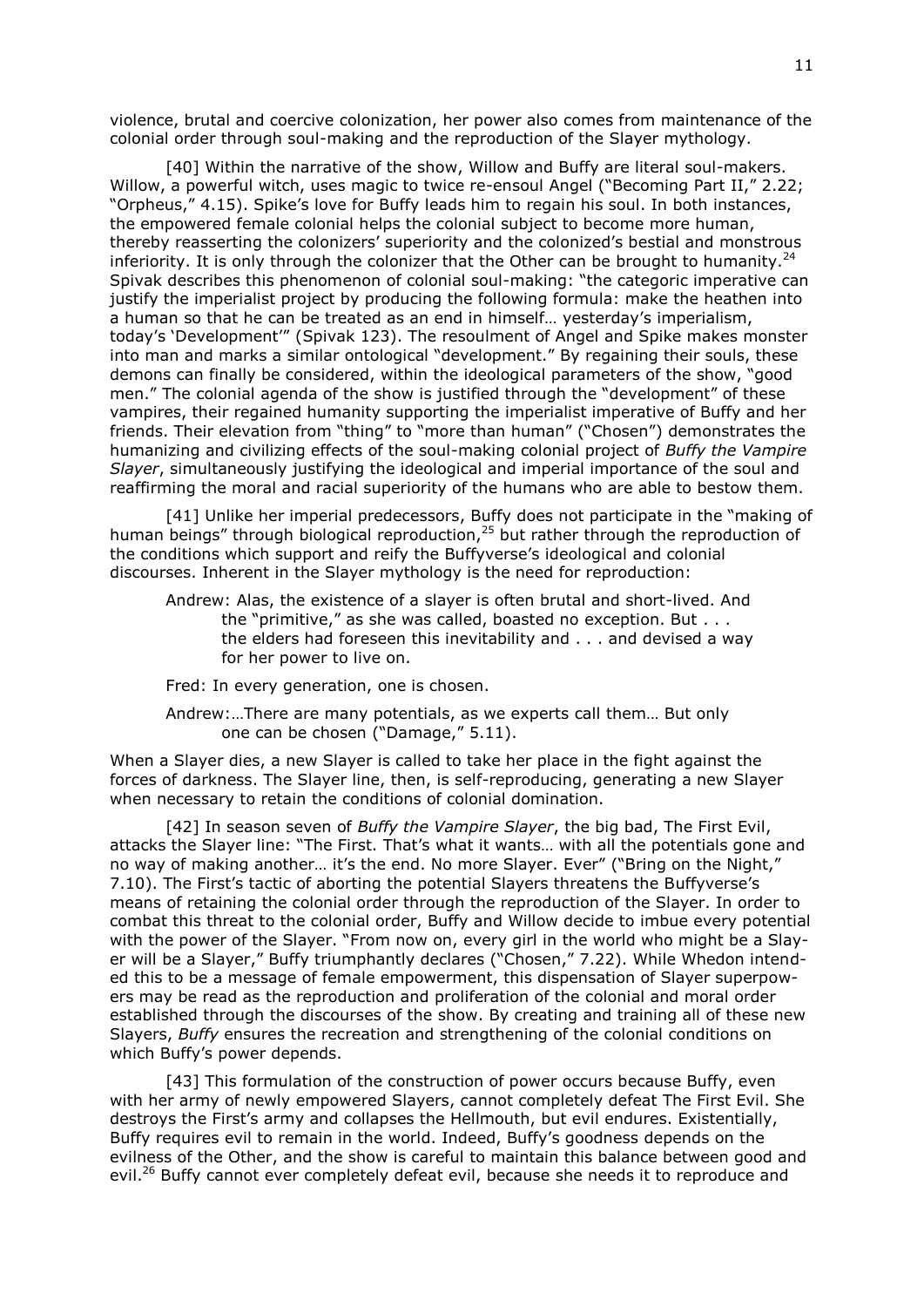validate her colonial power. Therefore, evil must endure to ensure the continuance of the empowered female slayer.

[44] Without the discourses of good and evil, self and Other, human and demon, the colonial ideology of the Buffyverse collapses and with that Buffy"s powers disintegrate. Without any demons to kill or vampires to slay, Buffy the Vampire Slayer becomes redundant and unnecessary and the source of her empowerment disappears. Buffy and the Scoobies' relentless struggle against the forces of darkness not only enacts the colonial struggle of domination and the mythology of superiority, but guarantees that Buffy will have something to fight against. The show"s interest in maintaining the interconnected discourses of morality, colonization, and demonization is motivated by the urge to retain Buffy"s status as empowered female. With no evils, no Others, in the world, no colonial order to maintain, no fight to win, Buffy has no way to prove that she is strong. As Spivak notes, "the female individualist, not-quite-not-male, articulates herself in shifting relationship to what is at stake" (117); in Buffy, this is done by staking her colonial claim of female empowerment through the domination, ass-kicking or assimilation, of the demonic Other.

## **Works Cited**

- Agamben, Giorgio. *The Open: Man and Animal*. Trans. Kevin Attell. Stanford: Stanford University Press, 2004.
- Alderman, Naomi and Annette Seidel-Arpaci. "Imaginary Para-Sites of the Soul: Vampires and Representations of "Blackness" and "Jewishness" in the *Buffy/Angel*verse." *Slayage: The Online International Journey of Buffystudies*. 3.2 (2003).
- Alessio, Dominic. ""Things are Different Now"?: A Postcolonial Analysis of *Buffy the Vampire Slayer*." *The European Legacy.* 6. 6 (2001): 731- 740.
- Arata, Stephen. "The Occidental Tourist: Dracula and the Anxiety of Reverse Colonization," *Victorian Studies* 33 (1990): 621-45.
- Auerbach, Nina. *Our Vampires, Ourselves*. Chicago: The University of Chicago Press, 1995.
- Battis, Jes. *Blood Relations: Chosen Families in* Buffy the Vampire Slayer *and* Angel. Jefferson: MacFarland & Company, 2005.
- Browning, John Edgar and Caroline Joan (Kay) Picart. *Draculas, Vampires, and Other Undead Forms: Essays on Gender, Race, and Culture*. Lamham: The Scarecrow Press, 2009
- Bulter, Erik. *Metamorphoses of the Vampire in Literature and Film: Cultural Transformations in Europe, 1732-1933*. Rochester: Camden House, 2010.
- Cain, Jimmie. "Racism and the Vampire: The Anti-Slavic Premise of Bram Stoker"s Dracula." *Draculas, Vampires, and Other Undead Forms: Essays on Gender, Race, and Culture*. Ed. Browning, John Edgar and Caroline Joan (Kay) Picart. Lamham: The Scarecrow Press, 2009. 127- 134.
- Cox, J. Renée. "Got Me A Soul? The Puzzling Treatment of the Soul in *Buffy*." *The Truth of Buffy: Essays on Fiction Illuminating Reality*. Ed. Emily Dial-Driver, Sally Emmons-Featherston, Jim Ford, and Carolyn Anne Taylor. Jefferson: McFarland & Company, 2008. 24-37.
- Day, William Patrick*. Vampire Legends in Contemporary American Culture: What Becomes a Legend Most*. Lexington: The University Press of Kentucky, 2002.
- Dubois, W.E.B. "Of Our Spiritual Strivings." *The Souls of Black Folk*. 1903. Chicago: Lushena Books, 2000.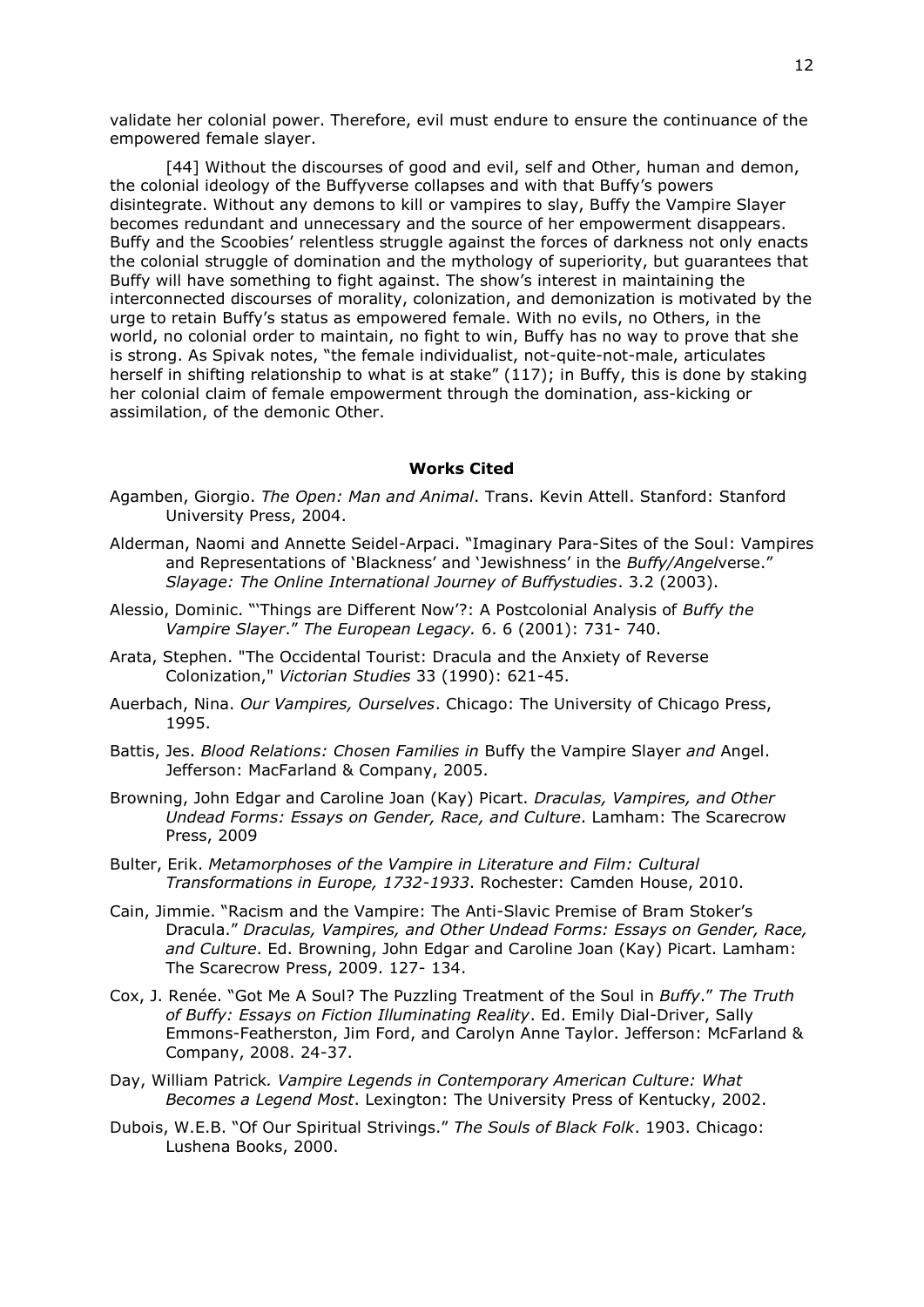- Edwards, Lynne. "Slaying in Black and White: Kendra as Tragic Mulata in Buffy." *Fighting the Forces: What's at Stake in Buffy the Vampire Slayer*. Ed. Rhonda V. Wilcox and David Lavery. Lanham: Rowman & Littlefield Publishers, 2002. 85-97.
- Fanon, Frantz. *The Wretched of the Earth*. Trans. Richard Philcox. 1963 New York: Grove Press, 2004.
- Fuchs, Cynthia. "Did Anyone Ever Explain to You What "Secret Identity" Means?" Race and Displacement in *Buffy* and *Dark Angel*." *Undead TV: Essays on Buffy the Vampire Slayer*. Ed. Elana Levine and Lisa Parks. Durham: Duke University Press, 2007. 96-115.
- Gibson, Matthew. *Dracula and the Eastern Question: British and French Vampire Narratives of the Nineteenth-Century Near East*. New York: Palgrave Macmillan, 2006.
- Gordon, Joan and Veronica Hollinger. *Blood Read: The Vampire as Metaphor in Contemporary Culture*. Philadelphia: The University of Pennsylvania Press, 1997.
- Jowett, Lorna. *Sex and the Slayer: a gender studies primer for the Buffy fan*. Middletown: Wesleyan University Press, 2005.
- Kane, Tim. *The Changing Vampire of Film and Television: A Critical Study of the Growth of a Genre*. Jefferson: MacFarland & Company, 2006.
- King, Neal. "Brownskirts: Fascism, Christianity, and the Eternal Demon." *Buffy the Vampire Slayer and Philosophy: Fear and Trembling in Sunnydale*. Ed. James B. South. Chicago: Open Court, 2003. 197-211.
- Kirkland, Ewan. "The Caucasian Persuasion of *Buffy the Vampire Slayer.*" *Slayage: The Online International Journey of Buffystudies*. 5.1 (2005).
- Lippit, Akira Mizuta. "The Death of an Animal." *Film Quarterly*. 56.1: 9-22.
- Lowe, Lisa. *Immigrant Acts*. Durham: Duke University Press, 1996.
- Lucendo, Santiago. "Return Ticket to Transylvania: Relations between Historical Reality and Vampire Fiction." *Draculas, Vampires, and Other Undead Forms: Essays on Gender, Race, and Culture*. Ed. Browning, John Edgar and Caroline Joan (Kay) Picart. Lamham: The Scarecrow Press, 2009. 115-126.
- McClelland, Bruce A. *Slayers and their Vampires: A Cultural History of Killing the Undead*. Ann Arbor: The University of Michigan Press, 2006.
- Meyer"s Michaela D. E. "From Rouge in the "Hood to Suave in a Suit: Black Masculinity and the Transformation of Charles Gunn." *Reading Angel: The TV Spin-Off with a Soul*. Ed. Stacey Abbott. London: I.B. Tauris, 2005.
- Money, Alice Mary. "Undemonizing of Supporting Characters in Buffy." *Fighting the Forces: What's at Stake in Buffy the Vampire Slayer*. Ed. Rhonda V. Wilcox and David Lavery. Lanham: Rowman & Littlefield Publishers, 2002. 98-107.
- Middents, Jeffrey. "A Sweet Vamp: Critiquing the Treatment of Race in *Buffy* and the American Musical Once More (with Feeling)." *Slayage: The Online International Journey of Buffystudies*. 5.1 (2005).
- Olson, Wendy. "Enlightenment Rhetoric in *Buffy the Vampire Slayer*: The Ideological

Implications of Worldviews in the Buffyverse." *Slayage: The Online International Journey of Buffystudies*. 7.2 (2008).

Ono, Kent A. "To Be a Vampire on Buffy the Vampire Slayer: Race and ("Other") Socially

Marginalizing Positions on Horror TV." *Fantasy Girls: Gender in the New Universe of Science Fiction and Fantasy Television*. Ed. Elyce Rae Helford. Lanham: Rowman & Littlefield Publishers, 2000. 163-186.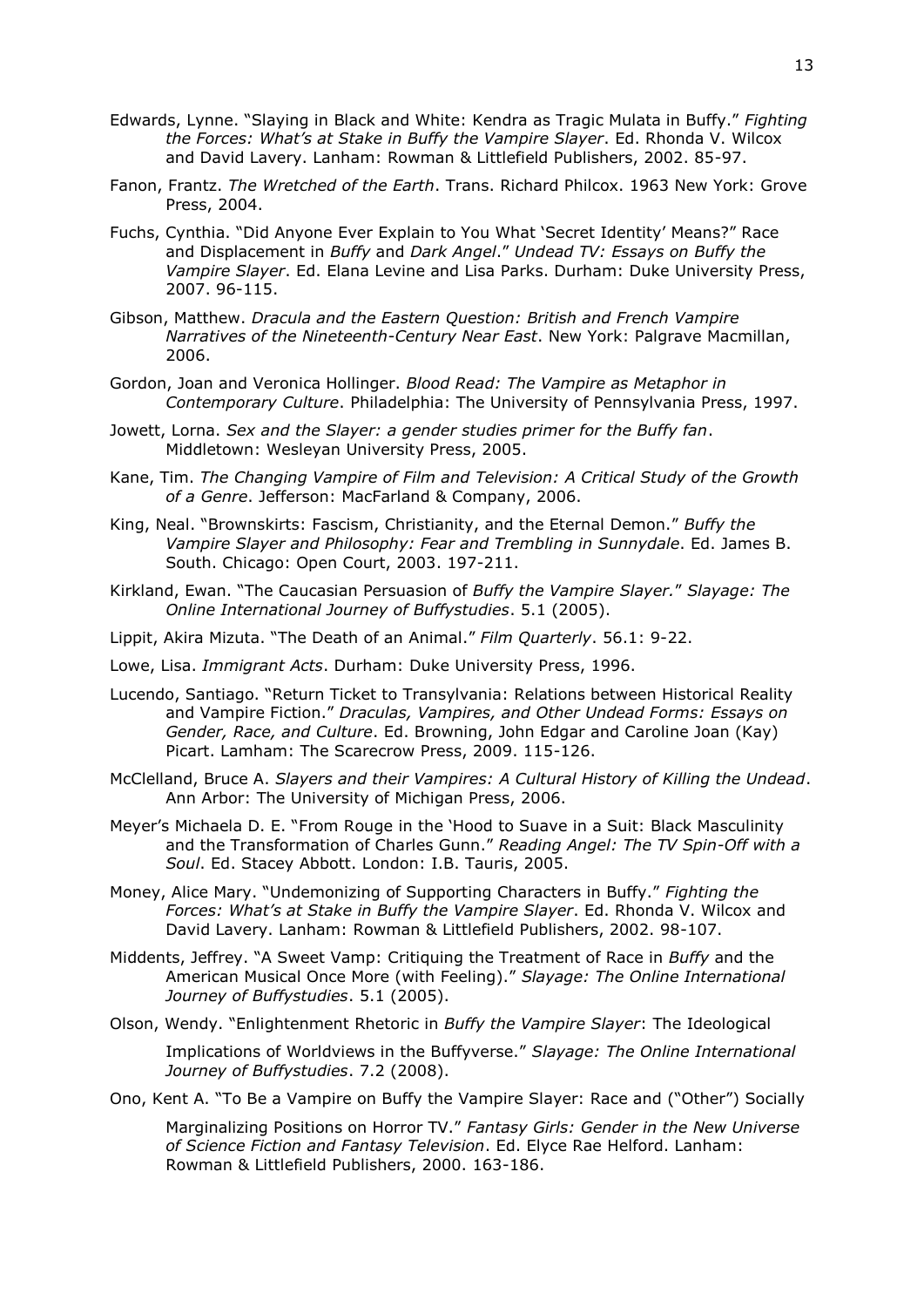- Pateman, Matthew. *The Aesthetics of Culture in* Buffy the Vampire Slayer. Jefferson: MacFarland & Company, 2006.
- Richards, Chris. *Forever Young: Essays on Young Adult Fictions*. New York: Peter Lang, 2008.
- Spivak, Gayatri Chakravorty. *A Critique of Postcolonial Reason: Toward A History of the Vanishing Present*. Cambridge: Harvard University Press, 1999.
- Stevenson, Gregory. *Televised Morality: The Case of Buffy the Vampire Slayer*. New York: Hamilton Books, 2003.

-

Waller, Gregory A. *The Living and the Undead: From Stoker's* Dracula *to Romero's* Dawn of the Dead. Urbana: University of Illinois Press, 1986.

## **Notes**

<sup>1</sup> The vampires of Stephanie Meyer's *Twilight Saga* are very different from Stoker"s Count Dracula, but despite this dissimilarity, both are clearly presented as vampire.

 $2$  See Nina Auerbach, Tim Kane, Erik Butler, George A. Waller, William Patrick Day, Bruce A. McClelland,, Joan Gordon and Veronica Hollinger, Matthew Gibson, and John Edgar Browning and Caroline Joan (Kay) Picart for a fuller analysis of this phenomenon.

 $3$  For this reason, this paper will limit its historical survey of vampire as Other to critical readings of *Dracula*. For a fuller analysis of vampires and race see John Edgar Browning and Caroline Joan (Kay) Picart and Erik Butler.

 $4$  This association between vampire and Jew is seen again in Friedrich Wilhelm Murnau"s *Nosferatu* (1922). Butler discusses the various means through which Nosferatu is coded Jewish, including his appearance, which compounds a number of anti-Semitic stereotypes including a hooked nose and clawlike hands (156- 165). The film, then, like Stoker's novel, reveals racial tensions, employing the vampire to embody the Other and justify prejudices against the Other. Nosferatu not only engages with German anti-Semitism but validates it. After all, he literalizes the metaphor of the racial Other as evil, demonic, and threatening.

 $5$  The true feminist success of this project has been debated by feminist critics, most thoroughly by Lorna Jowett.

<sup>6</sup> Although this paper will focus primarily on *Buffy the Vampire Slayer*, references will be made to *Angel*. Also created by Joss Whedon and closely related to Buffy, including numerous cross-overs and shared characters, *Angel* is a part of the Buffyverse and upholds much of the supernatural mythology presented in *Buffy*. Unlike *Buffy* (which does not introduce a major character of color until the seventh season with the inauguration of Principal Robin Wood (D.W. Woodside)), *Angel* introduces Charles Gunn (J. August Richards), an African American demon fighter in the first season. He becomes a cast regular in the second season and remains on the show until its finale. For an analysis of Charles Gunn see Michaela D. E. Meyer"s essay, "From Rogue in the "Hood to Suave in a Suit: Black Masculinity and the Transformation of Charles Gunn."

<sup>7</sup> Those critics focusing on the troubling whiteness and race relations of *Buffy the Vampire Slayer* include Neal King, J. Renee Cox, Matthew Pateman, Kent A. Ono, Dominic Alessio, Chris Richards, Wendy Olson, Ewan Kirkland, Lynne Edwards, Lorna Jowett, Jeffrey Middents, Cynthia Fuchs, and Naomi Alderman and Annette Seidel-Arpaci.

 $8$  Within the Buffyverse even the limited interactions with the developing world are couched in supernatural evil (although Kendra, a Slayer, is coded as Other and presented as originating from Jamaica; see Ono and Edwards). The postcolonial world appears in the form of a pack of hyenas that possess a group of high school students ("The Pack"), a resurrected Inca virgin sacrifice draining the life force away from the men she kisses ("Inca Mummy Girl"), an African mask that turns party-goers into zombies ("Dead Man"s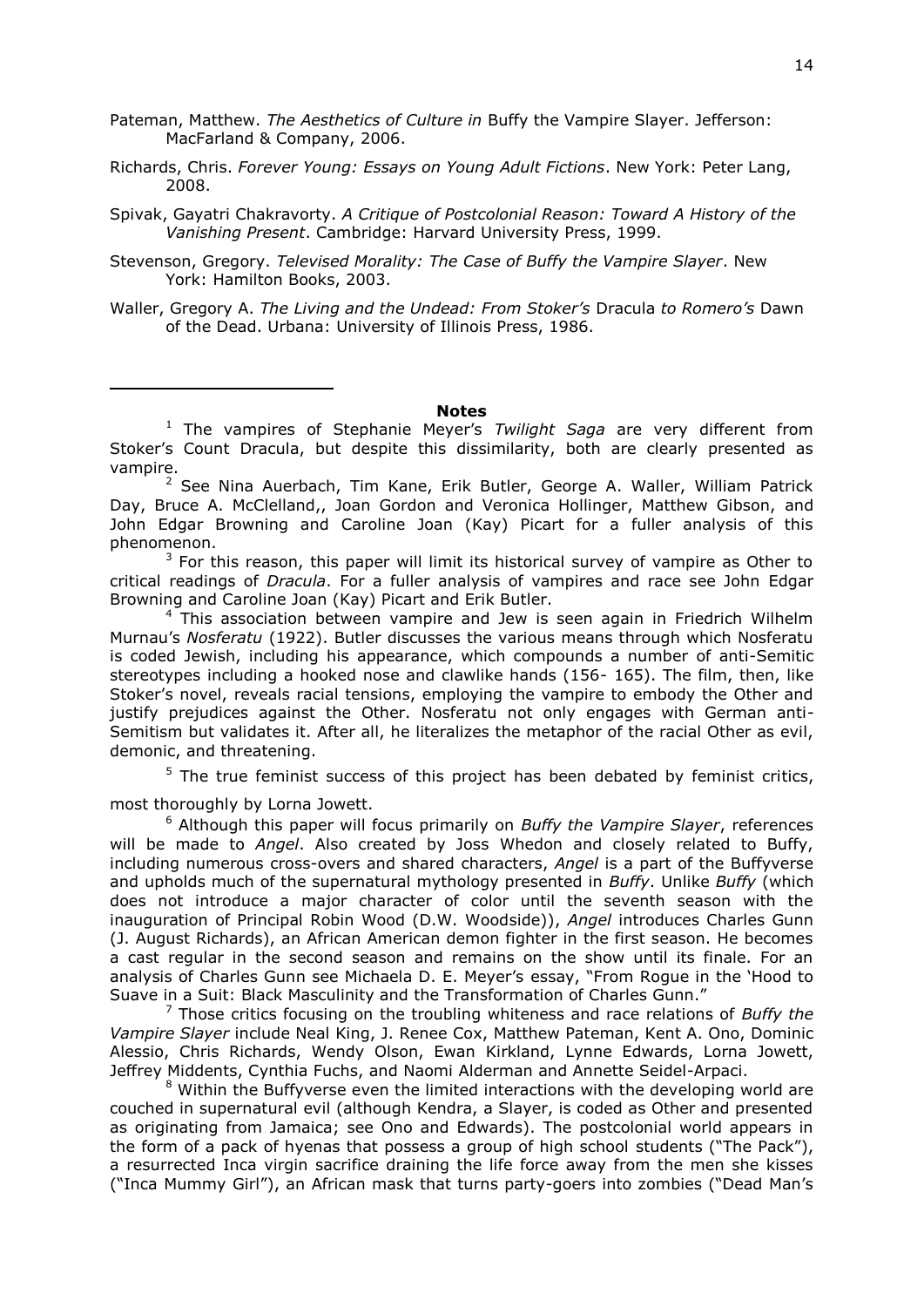Party"), and, of course, the vengeful Chumash spirit warriors ("Pangs"). Until the fifth season of *Angel*, only vampires and demons cross the boundaries designating the developing world from the developed world (Spike kills his first Slayer in China during the Boxer Rebellion ("Fool for Love"); Spike and Dru are shown in South America after leaving Sunnydale at the end of season two ("Fool for Love"); Angel travels to Sri Lanka after learning about Buffy's death ("Heartthrob"); and Spike must go to Africa to pass the trials necessary to regain his soul ("Villains")). The movement of vampires and demons from the developed to the developing world and back again demonstrates their marginalized and racialized status within the discourse of the show. Their position, racially and geographically, is differentiated from the human characters on the show.

 $\overline{a}$ 

 $9$  His analysis focuses primarily on the character of Kendra, a Slayer of Jamaican decent, who is killed off during the same season in which she is introduced; Ampata, the Inca Mummy Girl who sucks the life spirit out of men with her kiss; and Mr. Trick, an African American vampire.

 $10$  There are a few moments when this visual clarity breaks down. For example, the big bad of season five, Glory, appears in the guise of a human female. Another notable exception is Ted, the serial murdering cyborg, Buffy"s mom Joyce dates. Buffy pushes this abusive and domineering potential step-father and believes that she has killed him. Buffy experiences a moral crisis, believing that she has killed a human. When she learns that Ted was not only a robot but an evil robot at that, the crisis is resolved ("Ted," 2.11).

 $11$  Because of their ability to appear human, vampires can "pass" for human, and are often seen interacting with humans who are unaware that they are vampires. Several *Angel* episodes, including "Hero" (1.9), in which Doyle, a half demon passing as human, finally embraces his demon heritage and dies to save a family of half-breed demons, and "Are You Now or Have you Ever Been" (2.2), where Angel"s struggles to assimilate to the human world are explored in relation to a young woman of color passing as white in L.A. 1952, focus on the theme of passing.

 $12$  Once Spike has a soul, the oppressive chip becomes, according to Buffy, evil. When it begins malfunctioning, causing him intense pain without any provocation, Buffy decides to have the chip removed. When Giles questions this decision she informs him, "When Spike had that chip it was like having him in a muzzle. It was wrong. You can"t beat evil by doing evil. I know that" ("First Date," 7.14). However, during the three years Spike had the chip, Buffy gave little indication that she found it morally abhorrent. In fact, she frequently worried about what would happen if he ever had it removed or if it ceased functioning ("Crush," 5.14). But now, because Spike is human and no longer an inferior Other, the restraining brutality of the chip is evil. The markers of the older, more violent, more overt colonial order are condemned, in favor of the narrative of development and assimilation.

 $13$  Later it is revealed that The Initiative also captures and experiments on demons and vampires, a practice recalling the Nazi experimentation on Jews in concentration camp. Adam, the human and demon cyborg Frankensteinian product of these experiments, desires to create a "master race" of hybrids ("New Moon Rising," 4.19 ). Indeed, The Initiative is explicitly equated with the Nazis. After being captured, Spike, who it is revealed in *Angel's* "Why We Fight" [5.13] was, in fact, captured by the Nazis who intended to experiment on him, wonders who is holding him: "And they are? The govern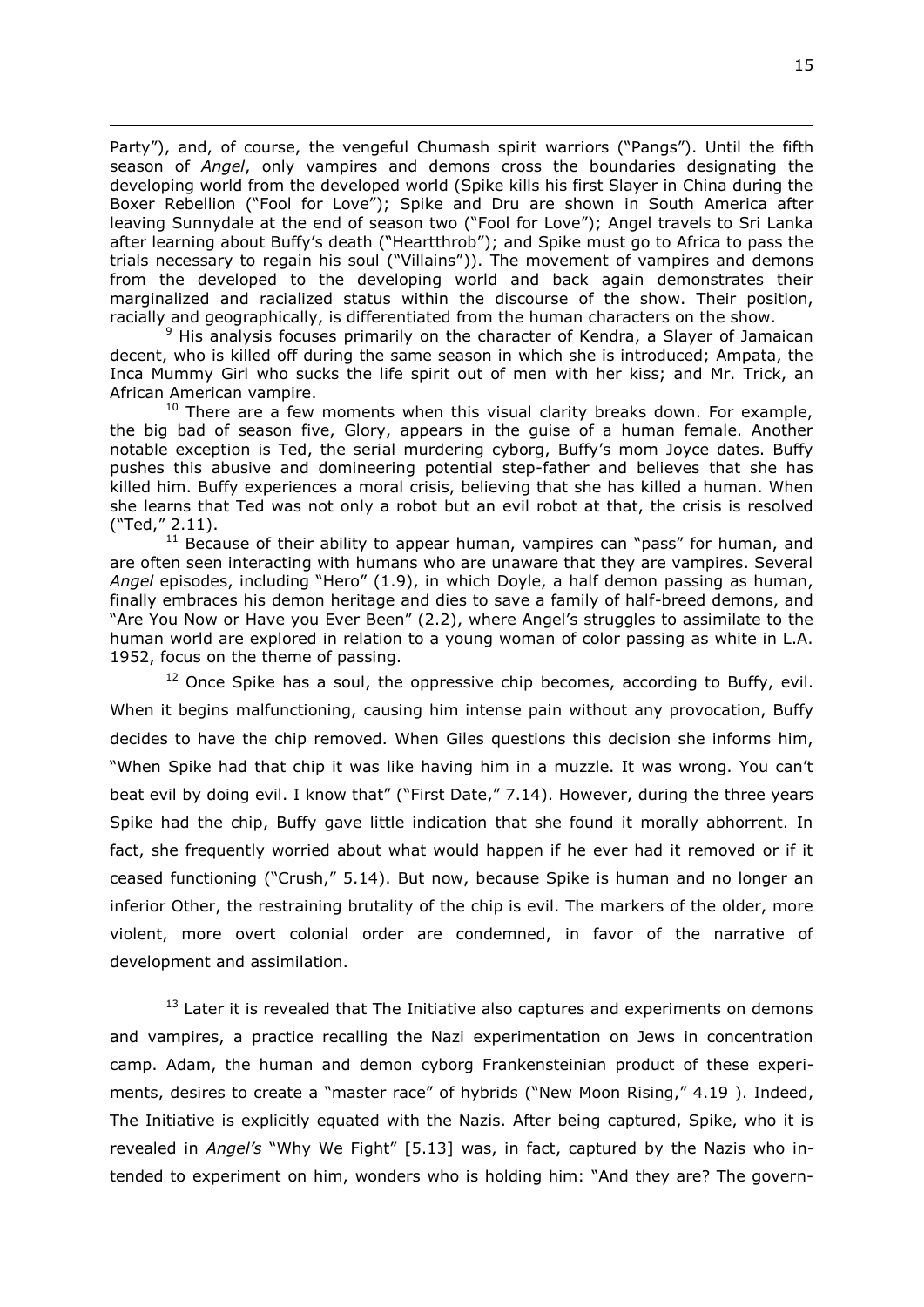ment, Nazis, major cosmetics companies" ("The Initiative," 4.7). Thus, Spike explicitly links The Initiative's actions with the fascist racial policies of the Third Reich.

 $\overline{a}$ 

 $14$  Indeed, for most of the season, the Initiative is just as much Buffy's enemy as the demon and vampires she faces. Professor Walsh, who runs the Initiative, plots to have Buffy killed, because she asks too many questions ("The I in Team," 4.13; "Goodbye Iowa," 4.14), undermining the authority of the operation. By casting the Initiative as, ultimately, evil, the show rejects and condemns the fascist operations of the militarized operation, while concealing Buffy"s own fascist colonial ideology.

<sup>15</sup> When Riley learns that Oz, Willow's ex-boyfriend, is a werewolf, he exclaims, "I didn"t think Willow was that kind of girl.". Buffy quickly chastises him, "What kind of girl? . . . God, I never knew you were such a bigot." To which Riley responds, "Whoa, hey, how did we get to bigot? I'm just saying it's a little weird to date someone who tries to eat you once a month" ("New Moon Rising"). Because Riley has adopted The Initiative philosophy that all vampires, demons, and Other HSTs are evil, he does not see his comments as prejudicial. According to his racial schema, such prejudices are justified and rationalized because they are true; after all, once a month Oz does turn into a monster. Buffy, however, insists that all of the other nights, when Oz is human, are just as the important as the three each month when he takes werewolf form.

<sup>16</sup> Riley's insistence that she "name one," indicates another facet of The Initiative's dehumanizing treatment of the demon races. Riley and the other members of The Initiative refer to Spike as "Hostile 17," reducing him to a number, not unlike the Nazi treatment of the Jews in WWII concentration camps. By refusing to give their captives a name, The Initiative denies the vampires or demons any individualization. For The Initiative, there are not "different demons," only demons.

 $17$  W.E.B. DuBois argues that the colonized Other lives in "a world which yields him no true self-consciousness, but only lets him see himself through the revelation of the other world. It is a peculiar sensation, this double-consciousness, this sense of always looking at one's self through the eyes of others, of measuring one's soul by the tape of a world that looks on in amused contempt and pity. One ever feels his two-ness" (DuBois 3).

 $18$  Throughout the series, Buffy struggles with her identity as the Slayer, often questioning her own humanity and fearing the demonic and non-human side of her power. ("Restless," 4.22; "Buffy verses Dracula," 5.1; "Intervention," 5.18; "Dead Things," 6.13; "Get It Done," 7.15). This darkness is synecdochically represented through the First Slayer, a "primitive" aboriginal, faceless behind her war paint and denied the power of speech. At the end of her dream in "Restless," Buffy defeats the First Slayer by denying her power and mocking her apparent "primitiveness." "You"re really going to have to get over the whole primal power thing," Buffy taunts her, "you are not the source of me. Also in terms of hair care, you really want to say to yourself, what kind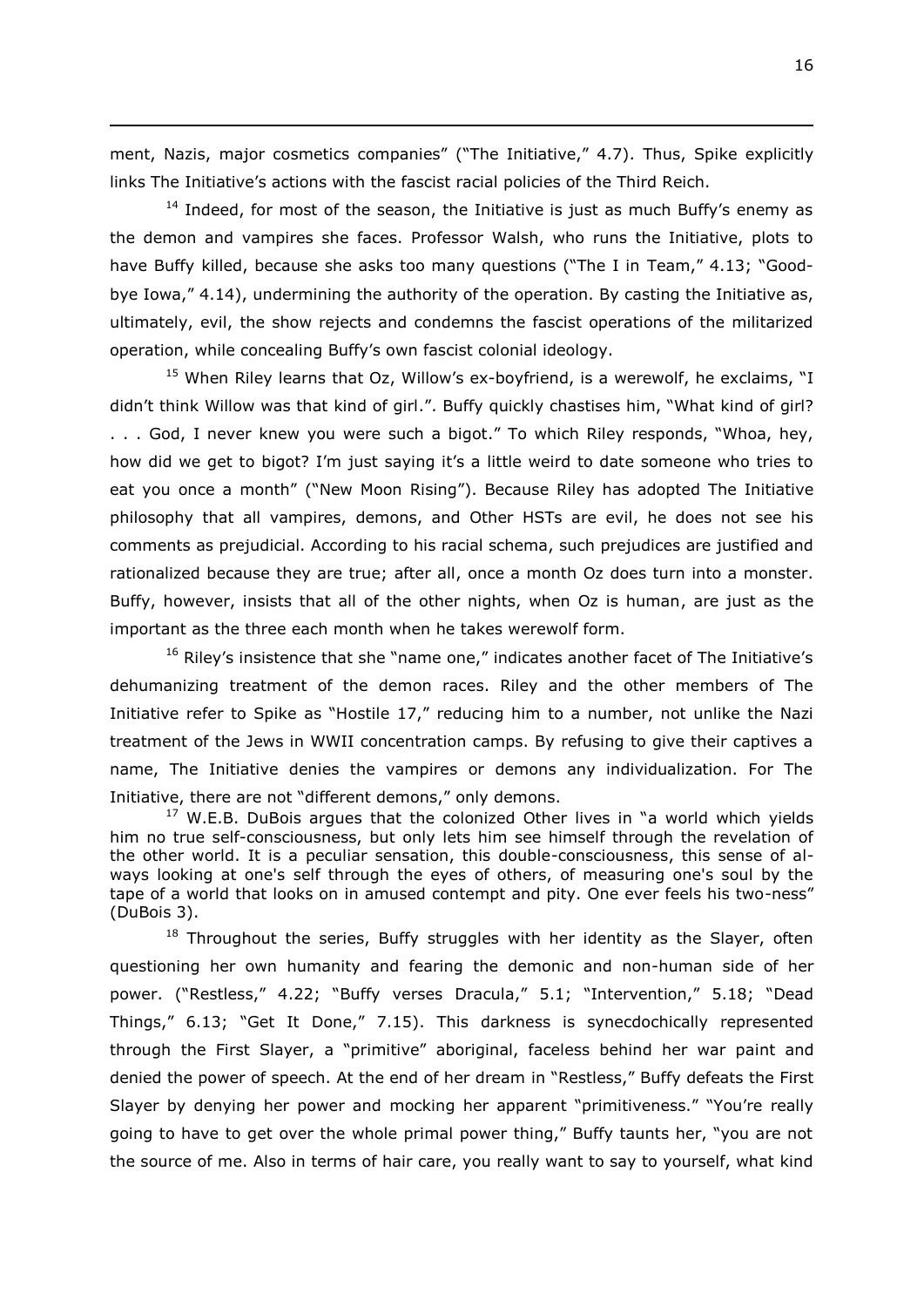of impression am I making in the work place…" ("Restless"). Buffy does not acknowledge her connection to this Othered Slayer, the dark source of her power, but denies it, also denying, as Fuchs notes, that she, too, might be racially Other (98). Her verbal quips about the First Slayer"s hair and hygiene serve to further separate her from her dark ancestry through her conscious privileging of and conformation to Western and white values.

 $\overline{a}$ 

A similar privileging occurs when Buffy confront the Shadow Men, the African shamans who created the first Slayer. They are presented as oppressive patriarchs chaining the First Slayer and then Buffy to the earth, and complaining that Buffy, unlike the speechless First Slayer, talks too much ("Get it Done"). They promise Buffy more power; however, in exchange she must allow them to place a demon's "essence," "spirit," "heart" in side of her ("Get it done"). As Olson notes, "The shadow men are depicted as uncivilized and unsophisticated… During these moments the Buffyverse unwittingly employs the kind of racialized tropes used during the Enlightenment to justify white supremacy" (Olson 35). Their close association with demon-ness and otherness also furthers Buffy"s racialized depiction of demons and vampires as colonial Other. In the end, Buffy refuses. She will not become "less human" in order to have more power, i.e. physical strength ("Get it done"). She will not allow herself to become more demonic, more Other, refuses to become like the primitive First Slayer.

Buffy's confrontation with the Shadow Men is paralleled by Spike's fight with a demon he needs to kill in order to bring Buffy back through the portal she entered to find the men. Ironically, earlier in the episode, Buffy demanded that Spike become less human. She tells him that he was a "better fighter" before he regained the soul, and "what [she] want[s] is the Spike that"s dangerous. The Spike that tried to kill [her] when [they] first met" ("Get It Done"). Spikes marginalization as demonic Other means that his humanity can be sacrificed, while Buffy"s is not so expendable.

<sup>19</sup> Anya is another demon who assimilates. She first appears in season three of *Buffy the Vampire Slayer* as a vengeance demon. When Giles destroys her pendant, dispossessing her of her powers and rendering her human, she must learn how to be human, how to assimilate into the Scooby culture. Her lack of knowledge about human life and demonic idiosyncrasies are often a source of humor in the show. However, because Anya is still learning to be human, still in the process of assimilation, she remains an outsider to the group: "That's very humorous. Make fun of the ex-demon! I can just hear you in private. "I dislike that Anya. She's newly human and strangely literal" ("Into the Woods," 5.10), she complains, vocalizing her marginalized status within the human world.

 $20$  In this episode, Tara, a witch and Willow's girlfriend, is confronted by her family, clearly coded lower class southern conservatives (and therefore in opposition to